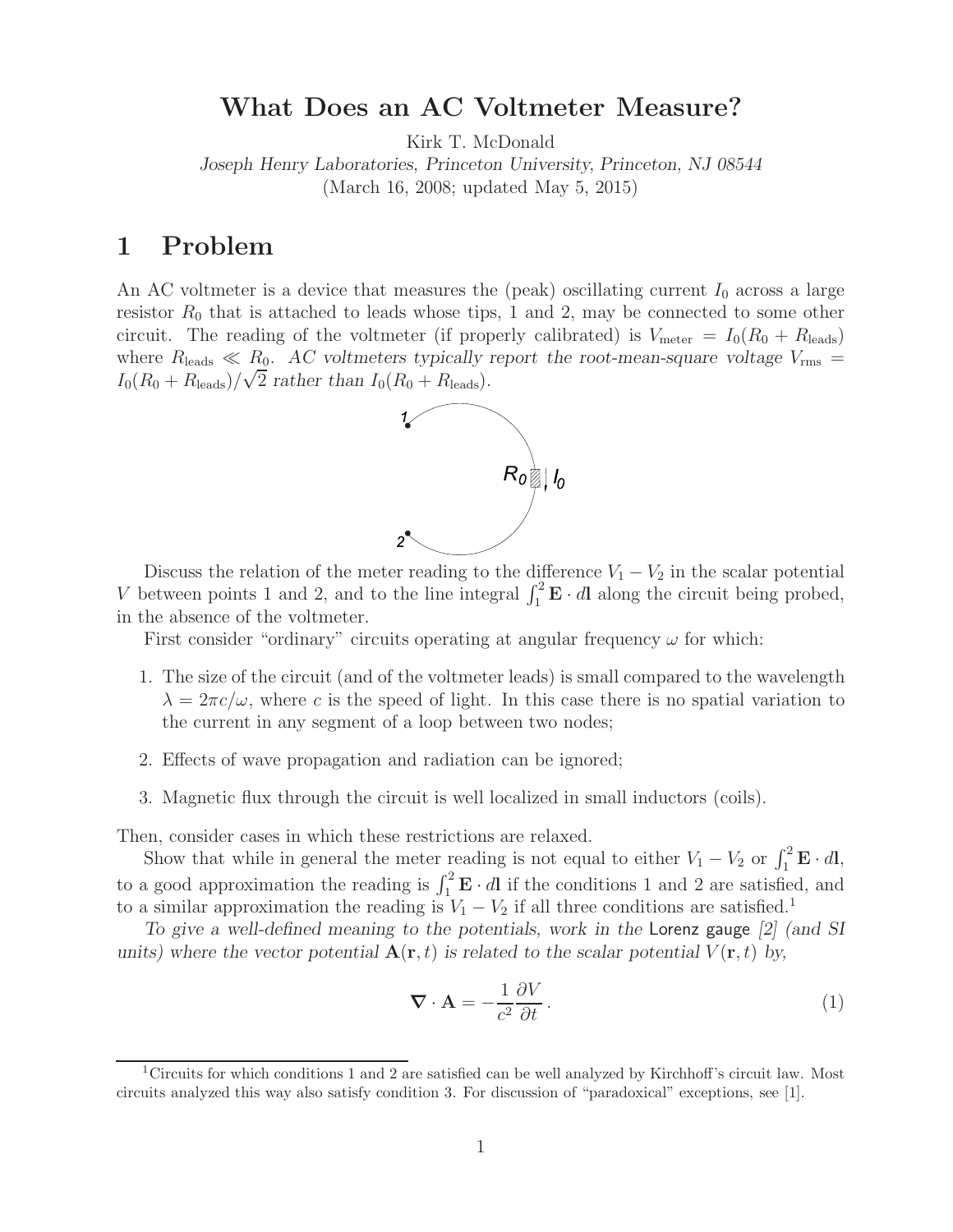# **2 Solution**

*This problem has a long and erratic history [3]-[15]. An unfortunate complication is that in the English-language literature of electrical engineering the term "voltage" is (in this author's view) inappropriately defined for time-varying situations [16].*<sup>2</sup>

The voltmeter as modeled above reports  $V_{\text{meter}} = I_0(R_0 + R_{\text{leads}})$ , which equals the line integral,

$$
\int_{1}^{2} \mathbf{E} \cdot d\mathbf{l} \qquad \text{(along meter leads)} \tag{2}
$$

along the path of its conductors. To see this, note that for a cylindrical, resistive medium of length l, radius r, and electrical conductivity  $\sigma$  that obeys Ohm's law  $J = \sigma E$ , where  $J = I\hat{I}/\pi r^2$  and I is the (uniform) axial current, then  $El = Jl/\sigma = Il/\pi r^2\sigma = IR$ , and the (axial) electrical resistance is  $R = l/\pi r^2 \sigma$ . Such line integrals were called an electromotive force  $(\mathcal{EMF})$  by Faraday, which term we will use for them in this note.

In time-varying situations, particularly where there are large magnetic fields in the vicinity of the circuit that is being probed by the voltmeter, the  $\mathcal{EMF}(2)$  depends on the path between points 1 and 2.<sup>3</sup> However, in "ordinary" circuits (ones that satisfy the three conditions given in sec. 1) there is very little magnetic flux linked by the loop that includes the voltmeter, and the integral (2) is independent of the path to a good approximation. This means that for such "ordinary" circuits the electric field between points 1 and 2 can be related to a scalar potential V according to  $\mathbf{E} \approx -\nabla V$  to a good approximation, such that

$$
\int_{1}^{2} \mathbf{E} \cdot d\mathbf{l} \approx -\int_{1}^{2} \mathbf{\nabla} V \cdot d\mathbf{l} = V_{1} - V_{2}.
$$
 (3)

That is, when an AC voltmeter is used with an "ordinary" circuit it reads, to a good approximation, the voltage drop  $V_1 - V_2$  between the electric scalar potential at the tips of its  $leads.<sup>4</sup>$ 

We confirm this result in sec. 2.3, after lengthy preliminaries in secs. 2.1 and 2.2. Sections 2.4-2.6 then illustrate how  $V_{\text{meter}}$  is often quite different from  $V_1 - V_2$  when the meter leads are comparable in length to  $\lambda$  or when radiation and wave propagation are important (such that there are significant magnetic fields in the vicinity of the circuit). Some comments about alternative conventions for defining the potentials are given in the Appendix.

<sup>2</sup>The ambiguous meaning of "voltage" is noted, for example, in [17].

<sup>&</sup>lt;sup>3</sup>A peculiar example in which the use of a voltmeter "creates" the voltage that it measures is discussed in [18].

<sup>4</sup>Some people [16] then use the term "voltage drop" to describe any integral of the form (2), although only in electrostatics does this integral equal the difference in the voltage  $(=$  the value of the electric scalar potential). In time-varying examples the line integral (2) depends, in general, on the path of integration, and does not have a value that depends only on the voltage at its end points. It appears that calling the path-dependent integral (2) a "voltage drop" has the unfortunate consequence that many people infer that voltage (electric scalar potential) does not have a well-defined meaning in time-varying situations. On the other hand, in applications of Kirchhoff's circuit law (35) to electrical networks it is convenient to assume that a scalar voltage V can be assigned to each node such that  $\mathcal{EMF}$  between nodes 1 and 2 equals  $V_1 - V_2$ , although this is only approximately true. Altogether, the term "voltage drop" has come to be too loosely interpreted.

A thoughtful commentary on the meaning of "voltage" in AC circuits is given in sec. 6.10 of [19].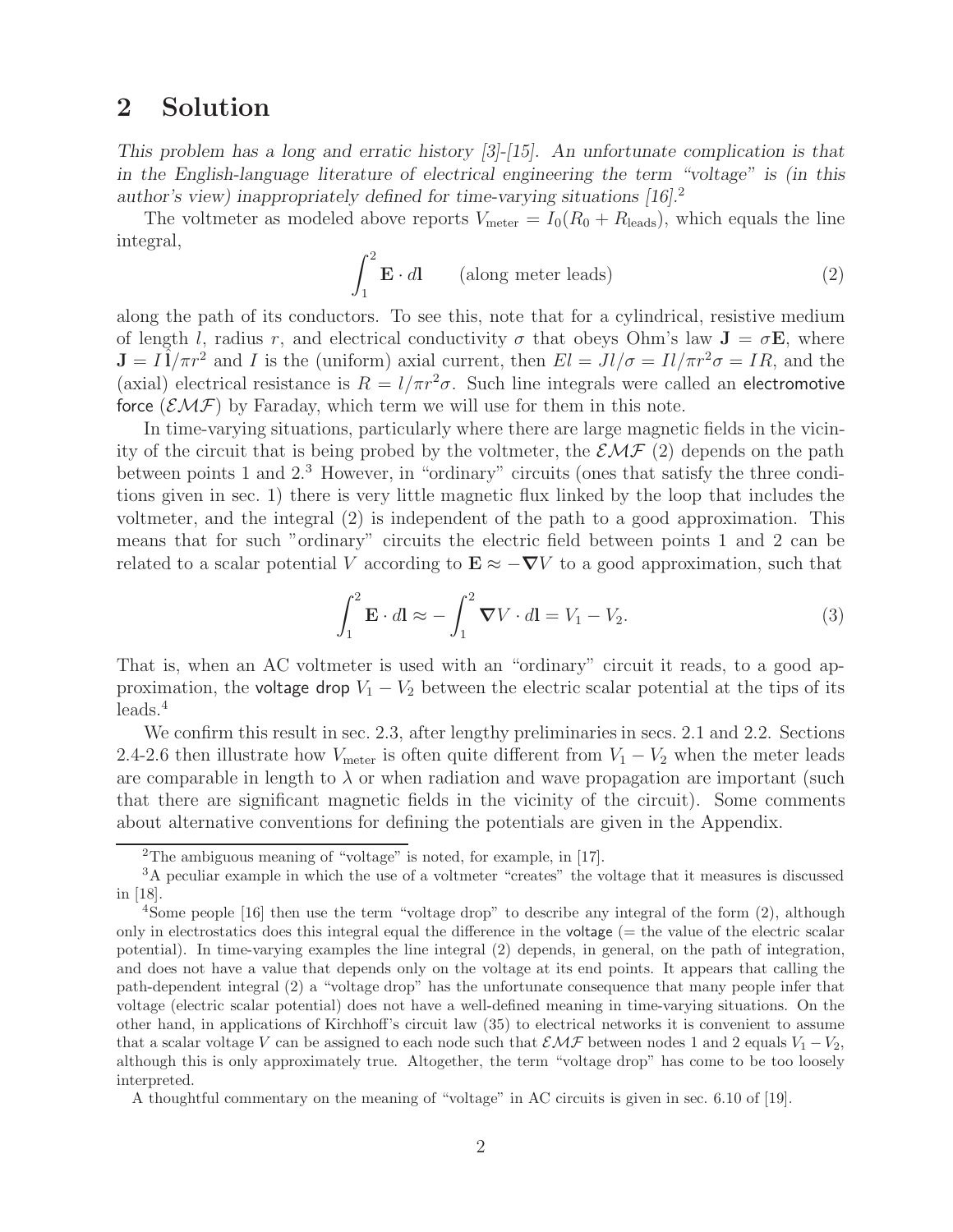### **2.1 Scalar and Vector Potentials**

In electrostatics the electric field  $E$  can be related to a scalar potential  $V$ , the voltage, according to,

$$
\mathbf{E} = -\nabla V \qquad \text{(statics)},\tag{4}
$$

and inversely,

$$
V_a - V_b = -\int_b^a \mathbf{E} \cdot d\mathbf{l} \qquad \text{(statics)},\tag{5}
$$

expresses the fact that a unique voltage difference  $V_a-V_b$  can be defined for any pair of points a and b independent of the path of integration between them. The static electric field is said to be conservative, and eqs.  $(4)-(5)$  are equivalent to the vector calculus relation,

$$
\nabla \times \mathbf{E} = 0. \tag{6}
$$

In electrodynamics Faraday discovered (as later interpreted by Maxwell) that eq. (6) must be generalized to,

$$
\nabla \times \mathbf{E} = -\frac{\partial \mathbf{B}}{\partial t},\tag{7}
$$

in SI units, which implies that time-dependent magnetic fields **B** lead to additional electric fields beyond those associated with the scalar potential  $V$ . The nonexistence (so far as we know) of isolated magnetic charges (monopoles) implies that,

$$
\nabla \cdot \mathbf{B} = 0,\tag{8}
$$

and hence that the magnetic field can be related to a vector potential **A** according to,

$$
\mathbf{B} = \nabla \times \mathbf{A}.\tag{9}
$$

Using eq.  $(9)$  in  $(7)$ , we can write,

$$
\nabla \times \left( \mathbf{E} + \frac{\partial \mathbf{A}}{\partial t} \right) = 0, \tag{10}
$$

which implies that  $\mathbf{E} + \partial \mathbf{A}/\partial t$  can be related to a scalar potential V as  $-\nabla V$ , *i.e.*,

$$
\mathbf{E} = -\nabla V - \frac{\partial \mathbf{A}}{\partial t} \qquad \text{(dynamics)}.
$$
 (11)

We restrict our discussion to media for which the dielectric permittivity is  $\epsilon_0$  and the magnetic permeability is  $\mu_0$ . Then, using eq. (11) in the Maxwell equation  $\nabla \cdot \mathbf{E} = \rho/\epsilon_0$ leads to,

$$
\nabla^2 V + \frac{\partial}{\partial t} \nabla \cdot \mathbf{A} = -\frac{\rho}{\epsilon_0},\tag{12}
$$

and the Maxwell equation  $\nabla \times \mathbf{B} = \mu_0 \mathbf{J} + \partial \mathbf{E}/\partial c^2 t$  leads to,

$$
\nabla^2 \mathbf{A} - \frac{1}{c^2} \frac{\partial^2 \mathbf{A}}{\partial t^2} = -\mu_0 \mathbf{J} + \nabla \left( \nabla \cdot \mathbf{A} + \frac{1}{c^2} \frac{\partial V}{\partial t} \right).
$$
 (13)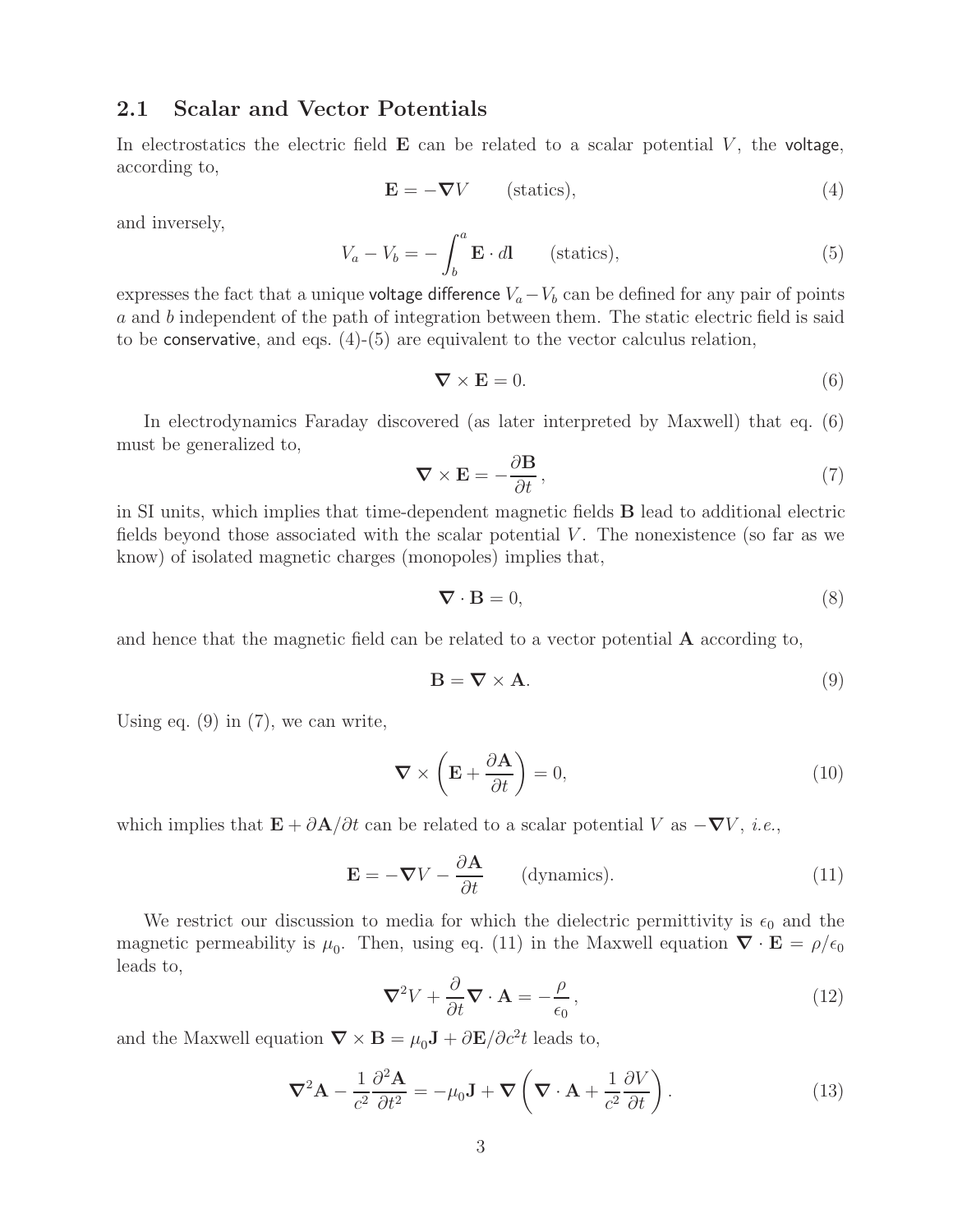We will work in the Lorenz gauge (1), such that the potentials obeys the differential equations,

$$
\nabla^2 V - \frac{1}{c^2} \frac{\partial^2 V}{\partial t^2} = -\frac{\rho}{\epsilon_0}, \quad \text{and} \quad \nabla^2 \mathbf{A} - \frac{1}{c^2} \frac{\partial^2 \mathbf{A}}{\partial t^2} = -\mu_0 \mathbf{J}.
$$
 (14)

The formal solutions to eq. (14) are the retarded potentials,

$$
V(\mathbf{r},t) = \frac{1}{4\pi\epsilon_0} \int \frac{\rho(\mathbf{r}',t'=t-R/c)}{R} d\text{Vol}', \quad \text{and} \quad \mathbf{A}(\mathbf{r},t) = \frac{\mu_0}{4\pi} \int \frac{\mathbf{J}(\mathbf{r}',t'=t-R/c)}{R} d\text{Vol}', \tag{15}
$$

where  $R = |\mathbf{r} - \mathbf{r}'|$ .

In situations where the charges and currents oscillate at a single angular frequency  $\omega$ , we write,<sup>5</sup>

$$
\rho(\mathbf{r},t) = \rho(\mathbf{r}) e^{-i\omega t}, \quad \mathbf{J}(\mathbf{r},t) = \mathbf{J}(\mathbf{r}) e^{-i\omega t}, \quad V(\mathbf{r},t) = V(\mathbf{r}) e^{-i\omega t}, \quad \text{and} \quad \mathbf{A}(\mathbf{r}) = \mathbf{A}(\mathbf{r}) e^{-i\omega t}.
$$
\n(16)

Then, the retarded potentials (15) can be written as,

$$
V(\mathbf{r}) = \frac{1}{4\pi\epsilon_0} \int \frac{\rho(\mathbf{r}') e^{ikR}}{R} d\text{Vol}', \quad \text{and} \quad \mathbf{A}(\mathbf{r}) = \frac{\mu_0}{4\pi} \int \frac{\mathbf{J}(\mathbf{r}') e^{ikR}}{R} d\text{Vol}', \quad (17)
$$

where  $k = \omega/c = 2\pi/\lambda$ .

If all distances R relevant to the situation are small compared to the wavelength  $\lambda$  (condition 1 of sec. 1), then  $kR \ll 1$ , and the potentials can be calculated to a good approximation as,

$$
V(\mathbf{r}) \approx \frac{1}{4\pi\epsilon_0} \int \frac{\rho(\mathbf{r}')}{R} d\text{Vol}', \quad \text{and} \quad \mathbf{A}(\mathbf{r}) \approx \frac{\mu_0}{4\pi} \int \frac{\mathbf{J}(\mathbf{r}')}{R} d\text{Vol}' \quad (R \ll \lambda). \tag{18}
$$

In this case the potentials in the region close to the circuit can be deduced from the instantaneous charge and current distributions, *i.e.*, effects of the finite speed of light are ignored.<sup>6</sup>

## **2.2** EMF**s in "Ordinary" Circuits with Inductance**

In this problem we consider circuits that are driven by a voltage source  $V = V_0 e^{-i\omega t}$ , which is a (compact) device with terminals at points, say, a (low-voltage terminal or cathode) and b (high-voltage terminal or anode) such that the  $\mathcal{EMF}$  of the source is,<sup>7</sup>

$$
V = -\int_{a}^{b} \mathbf{E} \cdot d\mathbf{l} = V_b - V_a + \frac{d}{dt} \int_{a}^{b} \mathbf{A} \cdot d\mathbf{l}, \qquad (19)
$$

<sup>&</sup>lt;sup>5</sup>We use the "physics" convention that oscillatory time dependence is written  $Re(e^{-i\omega t})$ , with the real part being implied. To convert to the "engineering" convention,  $Re(e^{j\omega t})$ , replace i by  $-j$  throughout (where  $i = j = \sqrt{-1}$ .

 ${}^{6}$ In this case the potentials close to the circuit are the same in the Lorenz gauge and in the Coulomb gauge, such that mention of gauge conditions can be omitted in "ordinary" circuit analysis.

 $7\text{In practice, the voltage source ensures the relation (19) only for a particular path in its voltage regulator.}$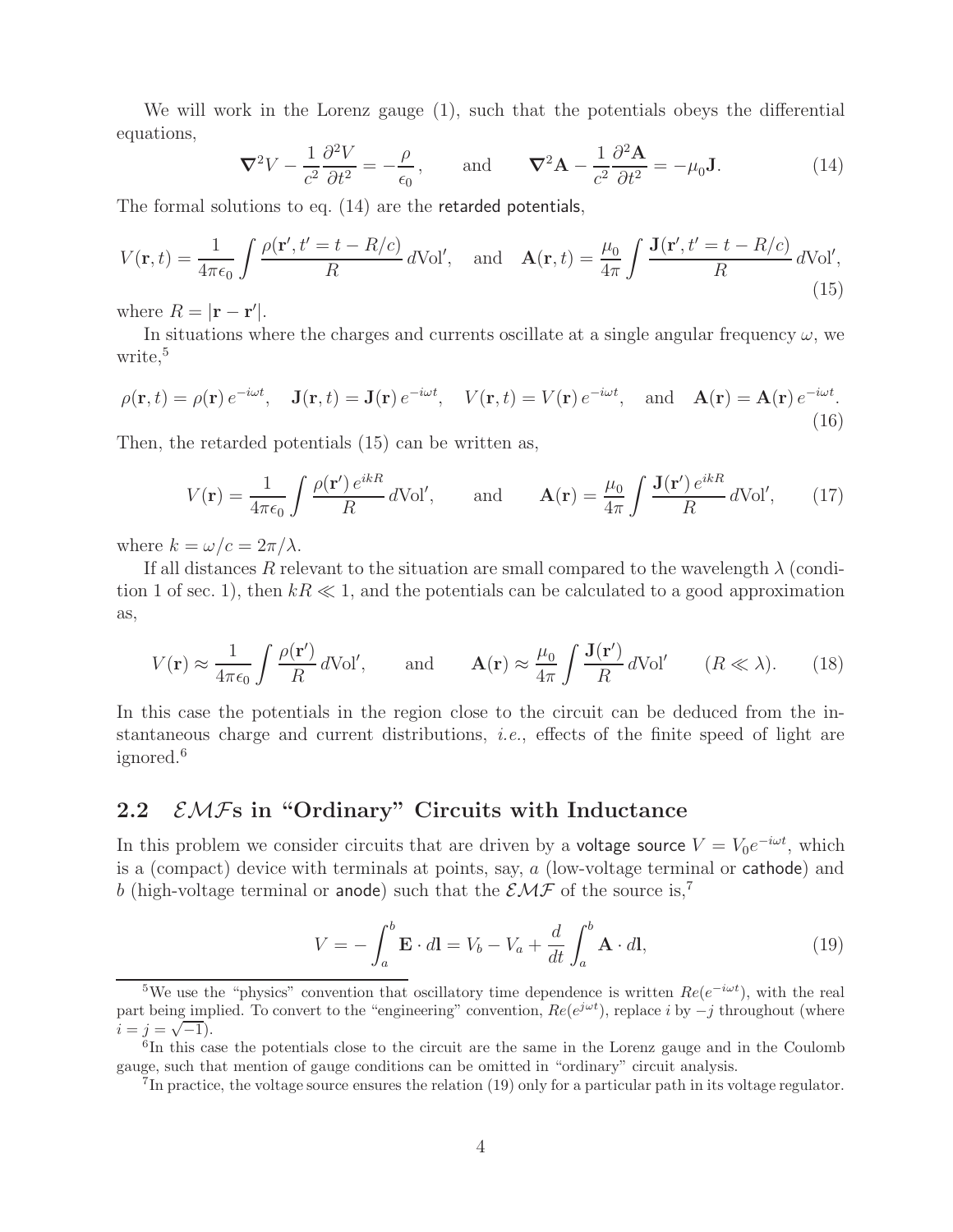recalling eq. (11). Thus, a voltage source does not necessarily deliver a difference  $V_b - V_a$  in the scalar potential between its terminals whose value is equal to  $V$ . However, we will make the usual approximation that in "ordinary" circuits the term in eq. (19) involving the vector potential is negligible, so,

$$
V = -\int_{a}^{b} \mathbf{E} \cdot d\mathbf{l} \approx V_b - V_a \qquad \text{("ordinary" voltage source)}.
$$
 (20)

Greater care is required in specifying the nature of a voltage source in cases where radiation is important [20].

The elementary example of a DC circuit is a constant-voltage source V connected to a resistor  $R$ , in which case the steady current  $I$  in the circuit is given by  $Ohm's law$ ,

$$
V = IR.\tag{21}
$$

We say that IR is the  $\mathcal{EMF}$  across the resistor,

$$
IR = \int_{\text{resistor}} \mathbf{E} \cdot d\mathbf{l}.\tag{22}
$$

The circuit forms a loop, and an alternative formulation of the circuit law is that the sum of the  $\mathcal{EMF}$ s around that loop is zero. That is, the  $\mathcal{EMF}$  across a resistor is IR, and the  $\mathcal{EMF}$  across the voltage source is  $\int_a^b \mathbf{E} \cdot d\mathbf{l} = -V$  according to eq. (19). The circuit law for this DC example follows from eq. (6), which can be expressed in integral form as,

$$
IR - V = \int_{\text{resistor}} \mathbf{E} \cdot d\mathbf{l} + \int_{a}^{b} \mathbf{E} \cdot d\mathbf{l} = \oint_{\text{loop}} \mathbf{E} \cdot d\mathbf{l} = \int_{\text{loop}} \nabla \times \mathbf{E} \cdot d\mathbf{Area} = 0, \tag{23}
$$

invoking Stokes theorem of vector calculus, and noting that eq. (7) for a DC circuit implies that  $\nabla \times \mathbf{E} = 0$ .

If, however, the voltage source creates a time-dependent voltage  $V(t)$ , then eq. (23) must be modified according to eqs. (7) and (9) to read,

$$
IR - V = \oint_{\text{loop}} \mathbf{E} \cdot d\mathbf{l} = \int_{\text{loop}} \nabla \times \mathbf{E} \cdot d\mathbf{Area} = -\frac{d}{dt} \int_{\text{loop}} \mathbf{B} \cdot d\mathbf{Area} = -\frac{d\Phi_M}{dt}
$$

$$
= -\frac{d}{dt} \int_{\text{loop}} \nabla \times \mathbf{A} \cdot d\mathbf{Area} = -\frac{d}{dt} \oint_{\text{loop}} \mathbf{A} \cdot d\mathbf{l}, \tag{24}
$$

where,

$$
\Phi_M = \int_{\text{loop}} \mathbf{B} \cdot d\mathbf{Area} = \oint_{\text{loop}} \mathbf{A} \cdot d\mathbf{l} \tag{25}
$$

is the magnetic flux due to the current  $I$  that passes through the loop.

The usual approximation in circuit analysis is to ignore effects of retardation in eq. (15) (*i.e.*, to ignore effects of radiation) and write,

$$
\mathbf{A}(\mathbf{r},t) \approx \frac{\mu_0}{4\pi} \oint \frac{I(\mathbf{r}',t)}{R} \, d\mathbf{l}' \approx \frac{\mu_0 I(t)}{4\pi} \oint_{\text{loop}} \frac{d\mathbf{l}'}{R} \,,\tag{26}
$$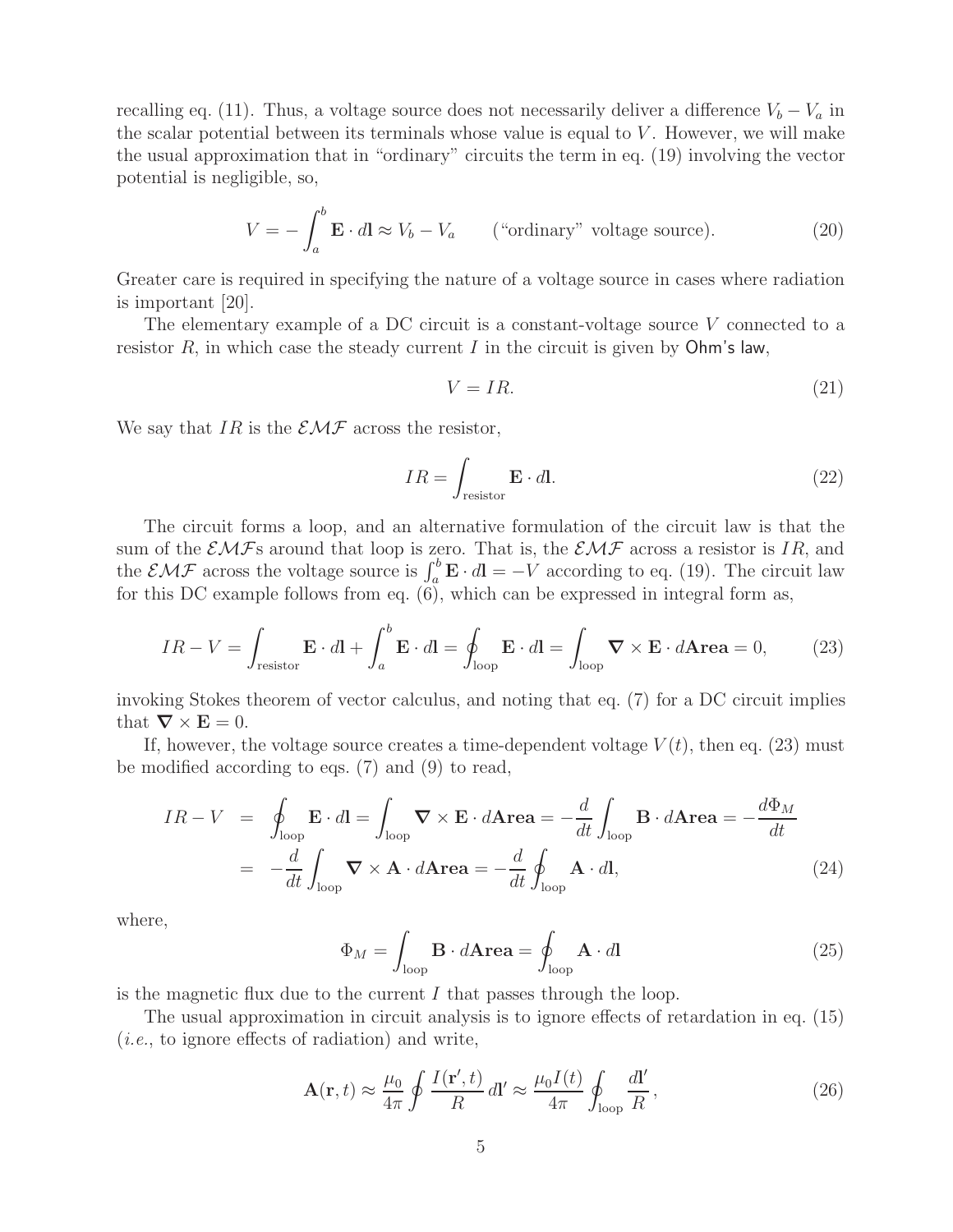where we also ignore possible variation of the current around the loop of the circuit. Then, the magnetic flux (25) can be written as,

$$
\Phi_M \approx \frac{\mu_0 I(t)}{4\pi} \oint \oint \frac{d\mathbf{l} \cdot d\mathbf{l'}}{R} = LI(t),\tag{27}
$$

where the geometric quantity,

$$
L = \frac{\mu_0}{4\pi} \oint \oint \frac{d\mathbf{l} \cdot d\mathbf{l'}}{R} \tag{28}
$$

is the self inductance of the loop (which is independent of time if the shape of the circuit is fixed).

The loop equation (24) can now be written as,<sup>8</sup>

$$
IR - V \approx -LI
$$
, or  $V \approx LI + IR$ , (29)

where  $\dot{I} = dI/dt.^{9,10}$ 

<sup>9</sup>It is often said that  $\mathcal{EMF}$  LI is the "inductive voltage drop" across the inductance of the loop. But, it is wrong, in general, to say that  $L\dot{I}$  is the voltage difference between the two ends of the inductor formed by the loop, since the two "ends" of the loop are the same point and have the same voltage  $V$ .

These basic facts are obscured by the common practice of winding part of the conductor of the circuit into a compact coil, so that most of the integral  $\oint_{\text{loop}} \mathbf{A} \cdot d\mathbf{l} = LI$  comes from this compact region. That region, say from points 1 to 2, is often identified as the inductor in the circuit, and the inductance  $L$  is often wrongly (but conveniently) considered to be a property of that compact portion of the circuit, rather than of the circuit as a whole. Then, the "inductive voltage drop",

$$
L\dot{I} = \frac{d}{dt} \oint_{\text{loop}} \mathbf{A} \cdot d\mathbf{l} \approx \frac{d}{dt} \int_{1}^{2} \mathbf{A} \cdot d\mathbf{l}
$$
 (30)

around the loop is often (mis)identified as a voltage difference between the two ends of the inductor, with the implication that a scalar potential  $V$  can account for the behavior of inductors, as assumed in applications of Kirchhoff's circuit law to networks.

However, the error is slight for a typical inductor in the form of a coil of  $N$  turns, where  $N$  is large. In this case the vector potential of the coil is azimuthal, with an axial component due only to the current in the circuit outside the nominal coil. Then, along the axis of the coil, between points 1 and 2, we have that  $\mathbf{E} \approx -\nabla V$ , such that  $V_1 - V_2 = \int_1^2 \mathbf{E} \cdot d\mathbf{l}$ . That is, the  $\mathcal{EMF}$  between the ends of the coil is very close to

the voltage drop  $V_1 - V_2$  between them, with a fractional error of order  $1/N$ .<br><sup>10</sup>It is also wrong, in general, o describe the  $\mathcal{EMF}$  IR as the difference in voltage/scalar potential between the two ends of a resistor in a time-dependent situation. One way to see this is to use eq. (7) in eq. (22),

$$
IR = \int_{\text{resistor}} \mathbf{E} \cdot d\mathbf{l} = \Delta V_{\text{resistor}} - \frac{d}{dt} \int_{\text{resistor}} \mathbf{A} \cdot d\mathbf{l},\tag{31}
$$

where  $\Delta V_{\text{resistor}}$  is the magnitude of the difference in the scalar potential between the two ends of the resistor.

For another way to see this, recall that Ohm's law has the more basic form,

$$
\mathbf{J} = \sigma \mathbf{E},\tag{32}
$$

where  $\sigma$  is the electrical conductivity of the resistive medium, and **E** is the total electric field (11). Then, the cylinder of radius  $r$  and length  $l$  has resistance,

$$
R = \frac{l}{\pi r^2 \sigma} \tag{33}
$$

<sup>8</sup>Equation (29) is only approximate because the path of the circuit between the terminals of the power source is not the same as the internal path along which relation (19) is maintained.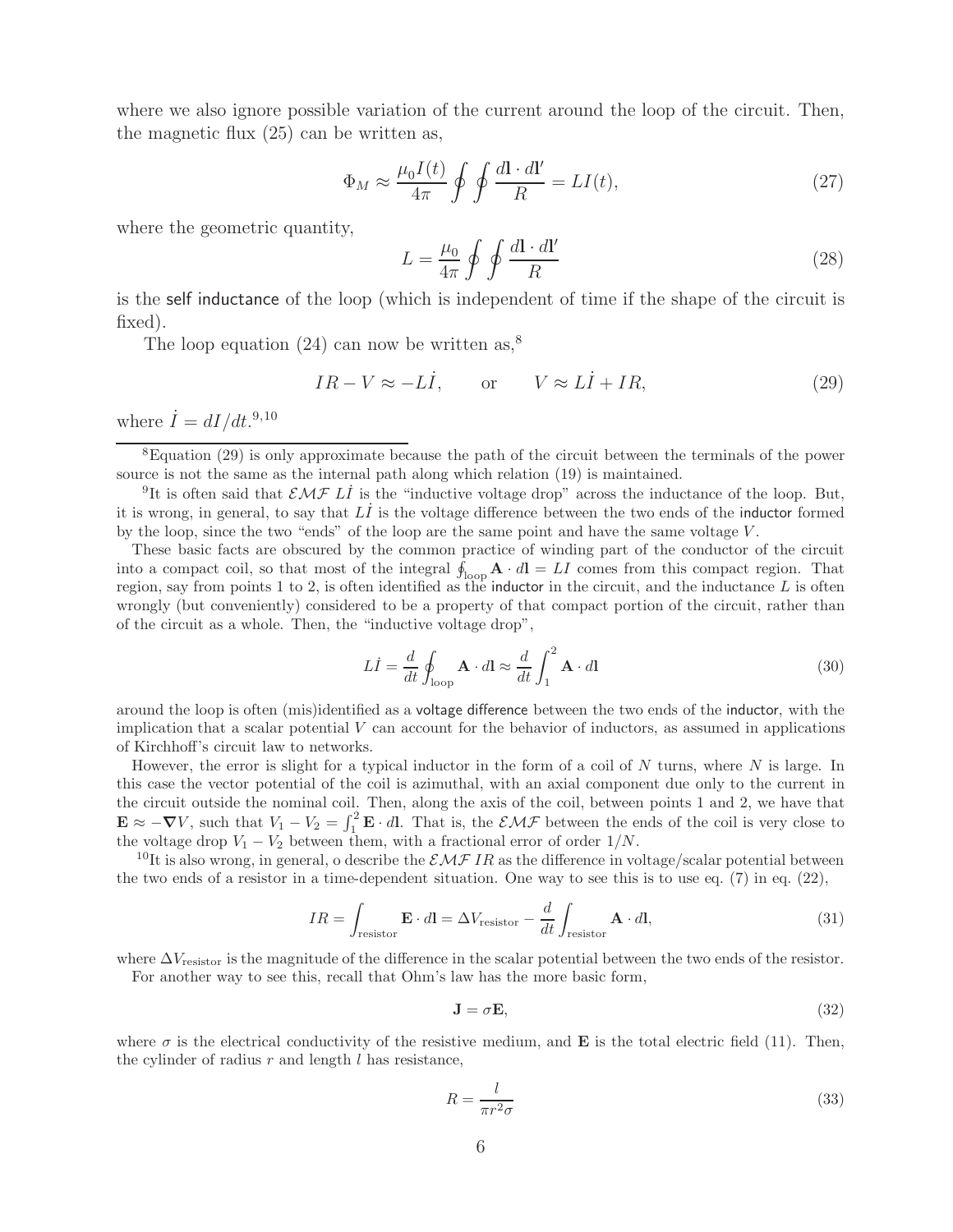If the circuit includes a capacitor of value C, then the  $\mathcal{EMF}$  across the capacitor is  $Q/C$ where  $Q(t)$  is the magnitude of the electric charge on one of the plates of the capacitor.<sup>11</sup> If this capacitor is in series with the resistance  $R$ , the circuit equation (29) can be generalized to the form,

$$
V \approx L\dot{I} + IR + \frac{Q}{C} \,. \tag{35}
$$

Such circuit equations are then said to obey Kirchhoff's law that the sum of the  $\mathcal{EMFs}$ around any loop is zero.<sup>12</sup>

### **2.3 What an AC Voltmeter Measures**

We can now give a fairly general discussion of what an AC voltmeter measures (besides its internal  $\mathcal{EMF}(2)$  in an "ordinary" circuit (one that satisfies conditions 1-3 of sec. 1). That is, we restrict our discussion to cases where the circuit is small compared to the wavelength  $\lambda = 2\pi c/\omega$ , where radiation can be ignored, and where effects of inductance are well localized in inductors.

We consider a generic circuit with three series impedances driven by a voltage source  $V_0 e^{-i\omega t}$ , as sketched below.<sup>13</sup> The leads of the voltmeter are attached to the circuit at points 1 and 2, and the resistance  $R_0$  of the voltmeter is large compared to the magnitudes of the impedances Z, Z' and  $Z_{12}$ , and also large compared to the resistance  $R_{\text{leads}}$  of the leads. The the reactance  $\omega L_0$  associated with the self inductance  $L_0$  of the loop containing the meter is also small in magnitude compared to  $R_0$ .



for axial current flow  $I = \pi r^2 J$ . Then,

$$
IR = \frac{Jl}{\sigma} = El = \Delta V_{\text{resistor}} - l \frac{\partial \mathbf{A}}{\partial t}.
$$
\n(34)

<sup>11</sup>For a typical small capacitor the electric field between its electrodes has very little contribution from the vector potential, so that  $\mathbf{E} \approx -\nabla V$ , and the  $\mathcal{EMF}$  across the capacitor is very close to  $V_1 - V_2$ , the difference in the scalar potential between the electrodes.

<sup>12</sup>Kirchhoff's circuit law applies whenever conditions 1 and 2 of sec. 1 hold. The inductive term  $L\dot{I}$  need not be localized to an "inductor", as illustrated in sec. 2.3.4. However, if condition 3 of sec. 1 is also satisfied, then to a good approximation the  $\mathcal{EMF}$  across a circuit element equals the difference in the scalar potential between the ends of that element. Thus, Kirchhoff's circuit law is not a basic law of physics, but a convenient approximation that is not accurate in all situations. Examples of this are given in secs. 2.3.3 onwards.

<sup>13</sup>Describing a two-terminal device as having an impedance  $Z$  implies that it can be represented in a circuit equation such as eq. (35) by a term  $IZ$ , where I is the current that flows between the two terminals, and Z is a property only of the device between the two terminals. This approximation is not accurate, for example, if one wishes to account for the effects of inductance in circuit with two parallel branches that nominally contain only resistors and capacitors. But, when the important effects of inductance are all associated with tightly wound coils, the impedance concept is a good approximation.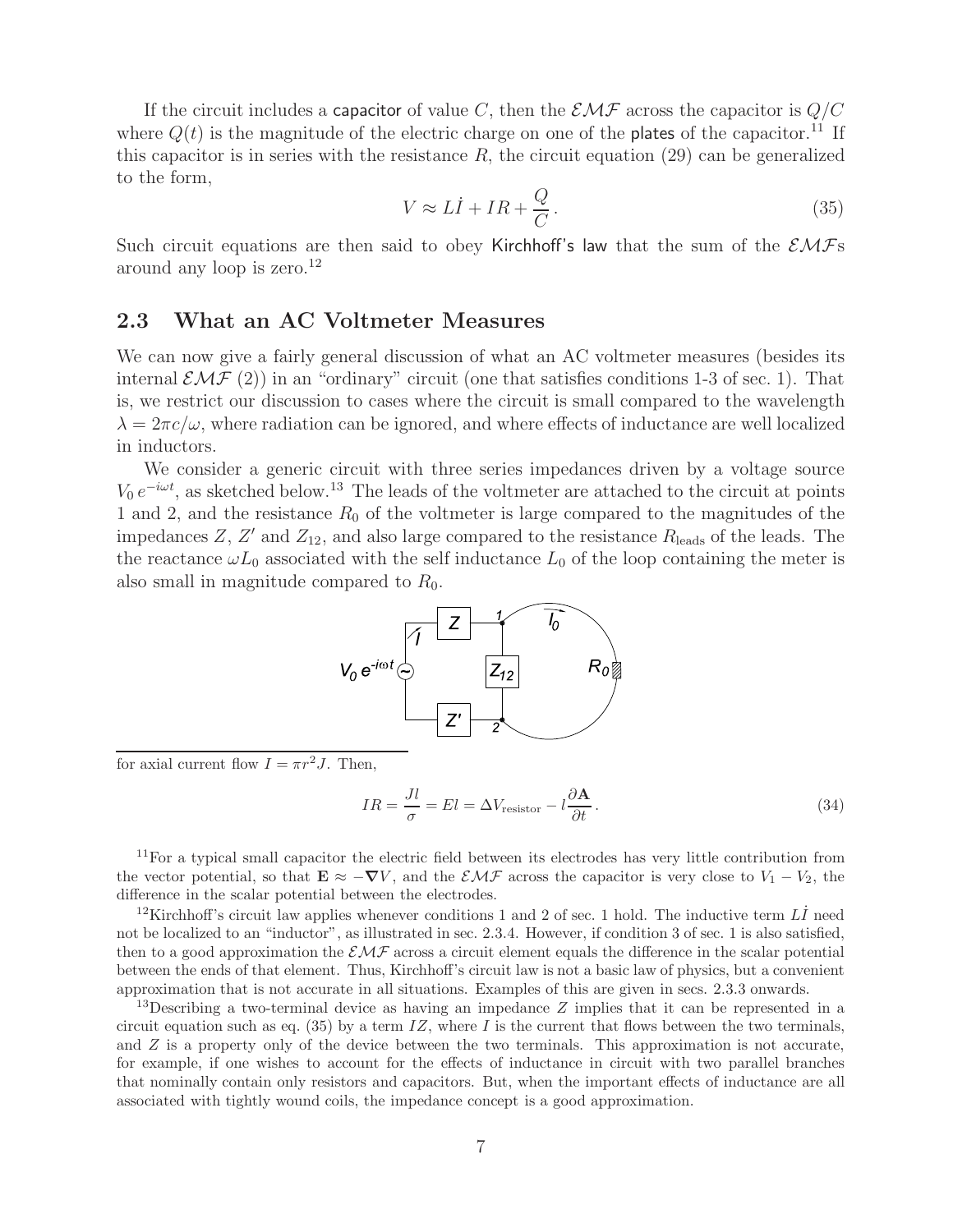Faraday's law for the meter loop gives,

$$
\oint_{\text{meter loop}} \mathbf{E} \cdot d\mathbf{l} = \int_{R_0} \mathbf{E} \cdot d\mathbf{l} + \int_{\text{leads}} \mathbf{E} \cdot d\mathbf{l} + \int_2^1 \mathbf{E} \cdot d\mathbf{l}
$$
\n
$$
= I_0 R_0 + I_0 R_{\text{leads}} + V_2 - V_1 - i\omega \int_1^2 \mathbf{A} \cdot d\mathbf{l}
$$
\n
$$
= -\frac{d\Phi_0}{dt} = i\omega M I - i\omega L_0 I_0,
$$
\n(36)

where the path of the integral between points 1 and 2 is through the impedance  $Z_{12}$ , and M is the mutual inductance of the two loops. In obtaining eq. (36) we have used,

$$
\int_{2}^{1} \mathbf{E} \cdot d\mathbf{l} = \int_{2}^{1} \left( -\nabla V - \frac{\partial \mathbf{A}}{\partial t} \right) \cdot d\mathbf{l} = V_{2} - V_{1} - \frac{d}{dt} \int_{2}^{1} \mathbf{A} \cdot d\mathbf{l} = V_{2} - V_{1} + i\omega \int_{2}^{1} \mathbf{A} \cdot d\mathbf{l}.
$$
 (37)

The premise of the measurement is that the current  $I_0$  through the voltmeter is small compared to the current I delivered by the voltage source. In this case the vector potential **A** in the segment 1-2 is essentially that due to current I alone, and therefore,

$$
\int_{1}^{2} \mathbf{A} \cdot d\mathbf{l} \approx \frac{\mu_{0}}{4\pi} \int_{1}^{2} \oint \frac{I_{\text{total}}(\mathbf{r}',t)}{R} d\mathbf{l} \cdot d\mathbf{l}' \approx \frac{\mu_{0}I}{4\pi} \int_{1}^{2} \oint \frac{d\mathbf{l} \cdot d\mathbf{l}'}{R} \equiv L_{12}I,
$$
 (38)

where the inductance  $L_{12}$  is that portion of the total inductance of the left loop associated with segment 1-2. Because segment 1-2 is in common to both loops, the mutual inductance M between these loops is, to a good approximation, the same as  $L_{12}$ .

Thus, the meter reading  $V_{\text{meter}}$  is,

$$
V_{\text{meter}} = I_0(R_0 + R_{\text{leads}}) = \int_{R_0} \mathbf{E} \cdot d\mathbf{l} \approx V_1 - V_2 + i\omega(M - L_{12})I - i\omega L_0 I_0. \tag{39}
$$

Since  $\omega(M - L_{12})I - \omega L_0I_0$  is a small quantity (if frequency  $\omega$  is not too large), to a good approximation the AC voltmeter measures the difference  $V_1 - V_2$  in the scalar potential between points 1 and 2 (when the meter is present). When  $V_1-V_2$  is very small (for example, if points 1 and 2 are the same) the meter reads a small value of order  $|\omega(M - L_{12})I - \omega L_0 I_0|$ .<sup>14</sup>

Referring to the figure on the preceding page, the usual circuit analysis is to say that (in the absence of the voltmeter) the  $\mathcal{EMF}$  across impedance  $Z_{12}$  is,

$$
IZ_{12} = IR_{12} - i\omega L_{12}I = (V_1 - V_2)_{\text{no meter}} \approx (V_1 - V_2)_{\text{meter present}} \approx V_{\text{meter}}, \tag{40}
$$

where we suppose that the impedance between points 1 and 2 is due a wire segment whose portion of the total self inductance of the loop is  $L_{12}$  and whose resistance is  $R_{12}$ . We have also supposed that the resistance  $R_0$  of the meter is so large that the voltage difference  $V_1 - V_2$  is the same with and without the meter attached to the circuit under test.

<sup>&</sup>lt;sup>14</sup>If the tips of the leads are touching then  $L_{12} = 0$ , and noting that  $I_0 \ll I$  we have  $V_{\text{meter}} \approx \omega M I =$  $\Phi_M = B$  Area<sub>loop</sub>. Thus, an AC voltmeter in this configuration is better thought of as an ammeter or a magnetic-field meter. See also secs. 2.4.3, 2.4.4 and 2.5.1.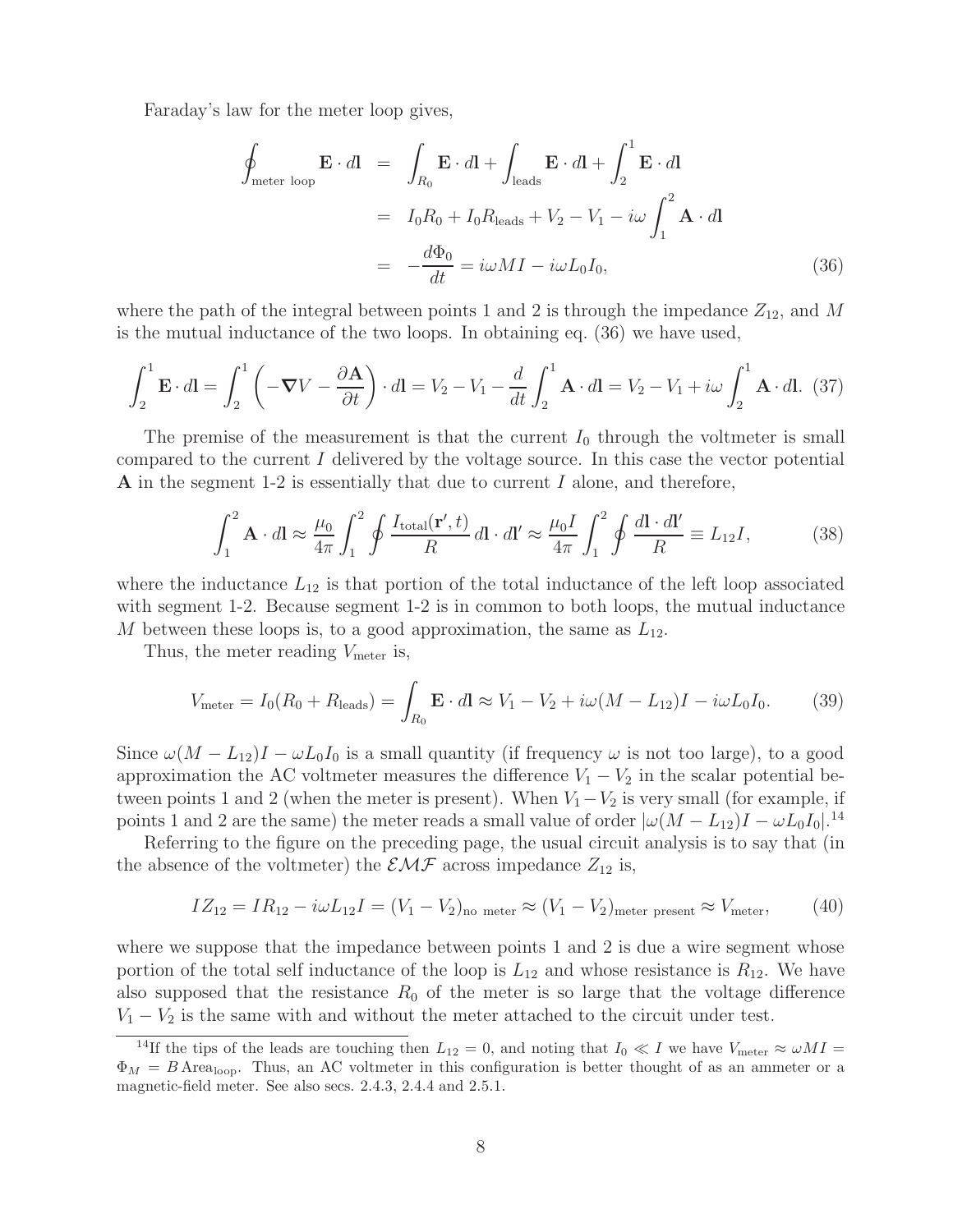**An AC voltmeter when used in an "ordinary" circuit measures, to a good** approximation, the difference  $V_1 - V_2$  in the (Lorenz-gauge) scalar potential at **the position of the tips of the leads in the absence of the meter.** In this case the meter reading is also approximately the  $EMF \int_1^2 \mathbf{E} \cdot d\mathbf{l}$  along the test circuit.

In secs. 2.3.1 and 2.3.2 we give two examples of this behavior for "ordinary" circuits. Section 2.3.3 considers a circuit that appears "ordinary" but is operated at a high frequency such that the circuit is no longer small compared to a wavelength. Section 2.3.4 considers a "small" circuit in which the induced  $\mathcal{EMF}$  is not well localized.

#### **2.3.1 An AC Voltmeter Connected Directly to an AC Voltage Source**

As a first example we consider an AC voltmeter that is attached to a compact voltage source,  $V_0 e^{-i\omega t}$ . The voltmeter is modeled as a large resistance  $R_0$  with two leads of resistance  $R/2$ each, where  $R \ll R_0$ . The connection of the leads to the terminals of voltage source forms a loop whose area is small if the leads are parallel, but which could be large if the leads form a circle. In any case, the self inductance  $L_0$  of this loop is taken to satisfy  $\omega L_0 \ll R_0$ .



The impedance that the voltmeter presents to the voltage source is,

$$
Z = R_0 + R - i\omega L_0 \approx R_0, \tag{41}
$$

so the current  $I_0e^{-i\omega t}$  in the voltmeter obeys,

$$
I_0 = \frac{V_0}{Z} \approx \frac{V_0}{R_0}.\tag{42}
$$

The voltmeter observes this current and reports the measured voltage as,

$$
V_{\text{meter}} = I_0 R_0 \approx V_0. \tag{43}
$$

*AC voltmeters typically report the root-mean-square voltage*  $V_{\text{rms}} = V_0 / \sqrt{2}$  *rather than the magnitude*  $V_0$ *.* 

We now consider details of the scalar and vector potential, and of the electric field at the loop. We restrict our discussion to the case of a circular loop for simplicity.

A key result is that the electric field in the leads equals the  $\mathcal{EMF}$  divided by their length a, *i.e.*,

$$
E_{\text{lead}} = \frac{I_0 R}{a} \approx \frac{V_0 R}{a R_0} \,. \tag{44}
$$

This field vanishes in the limit that the leads are ideal conductors. It takes some care to account for this field as partly due to the scalar potential and partly due to the vector potential.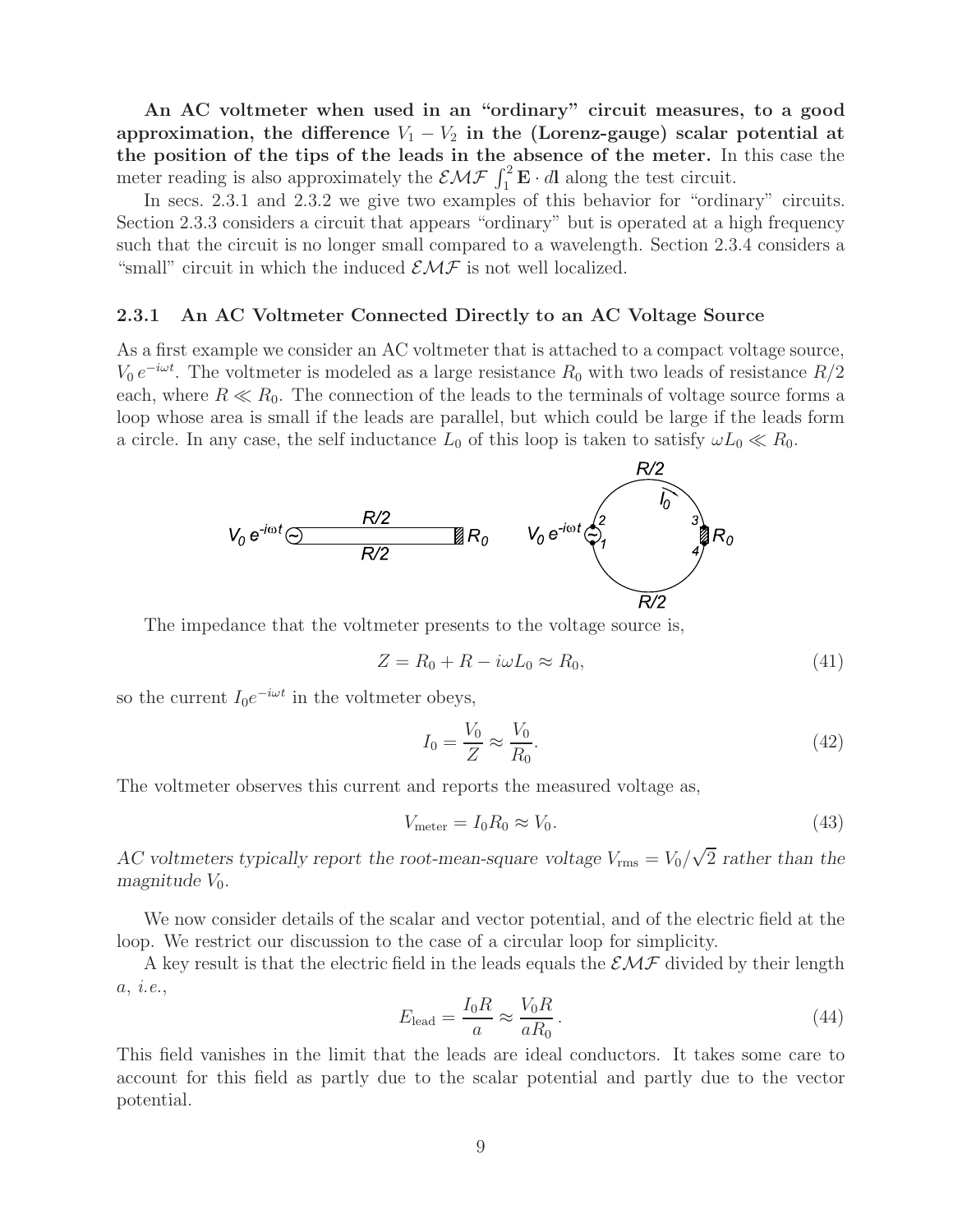The scalar potential  $V$  at terminal 1 of the voltage source can be taken as zero. Then, the scalar potential at terminal 2 is  $V_0$  (times  $e^{-i\omega t}$ ). However, the scalar potential at, say, point 3 is not simply  $V_0 - I_0 R/2$ . Rather, we use eq. (34) to find,

$$
V_3 = V_0 - \Delta V = V_0 - \frac{I_0 R}{2} - \frac{a}{2} \frac{\partial \mathbf{A}}{\partial t},\tag{45}
$$

where *a* is the circumference of the loop.

The vector potential  $Ae^{-i\omega t}$  at the loop is uniform around the (circular) loop and parallel to the direction of the local current. Recalling eq. (25), the magnetic flux through the loop is  $\Phi_M = L_0 I_0 = Aa$ , where a is the circumference of the loop, so the vector potential at the loop is,

$$
A = \frac{L_0 I_0}{a} \approx \frac{L_0 V_0}{a R_0} \,. \tag{46}
$$

Thus, the scalar potential (46) at point 3 is,

$$
V_3 \approx V_0 \left( 1 - \frac{R}{2R_0} + \frac{i\omega L}{2R_0} \right). \tag{47}
$$

Similarly, the scalar potential at point 4 is,

$$
V_4 \approx V_0 \left(\frac{R}{2R_0} - \frac{i\omega L}{2R_0}\right). \tag{48}
$$

The electric field at the loop has contributions from both the scalar and the vector potentials,

$$
\mathbf{E} = \mathbf{E}_V + \mathbf{E}_A = -\nabla V - \frac{\partial \mathbf{A}}{\partial t}.
$$
 (49)

In particular, the electric field along the wire leads has a piece,

$$
E_V = \frac{V_0 - V_3}{a/2} \approx \frac{V_0}{a} \left( \frac{R}{R_0} - \frac{i\omega L_0}{R_0} \right),\tag{50}
$$

while the contribution from the vector potential is,

$$
E_A = -\frac{\partial \mathbf{A}}{\partial t} \approx \frac{V_0}{a} \frac{i\omega L_0}{R_0},\tag{51}
$$

Combining eqs. (50) and (51) we recover the simple result (44).

#### **2.3.2 A 1:1 Transformer**

To illustrate how an AC voltmeter reads, to a good approximation, the difference in the electric scalar potential in the absence of the voltmeter, consider the circuit shown below. An AC voltage source  $V_0e^{-i\omega t}$  is connected to the primary of a 1:1 (lossless, isolating) transformer. Initially, there is no load connected to the terminals, 1, 2, of the secondary. The conductors in the circuit shown are approximated as having zero resistance.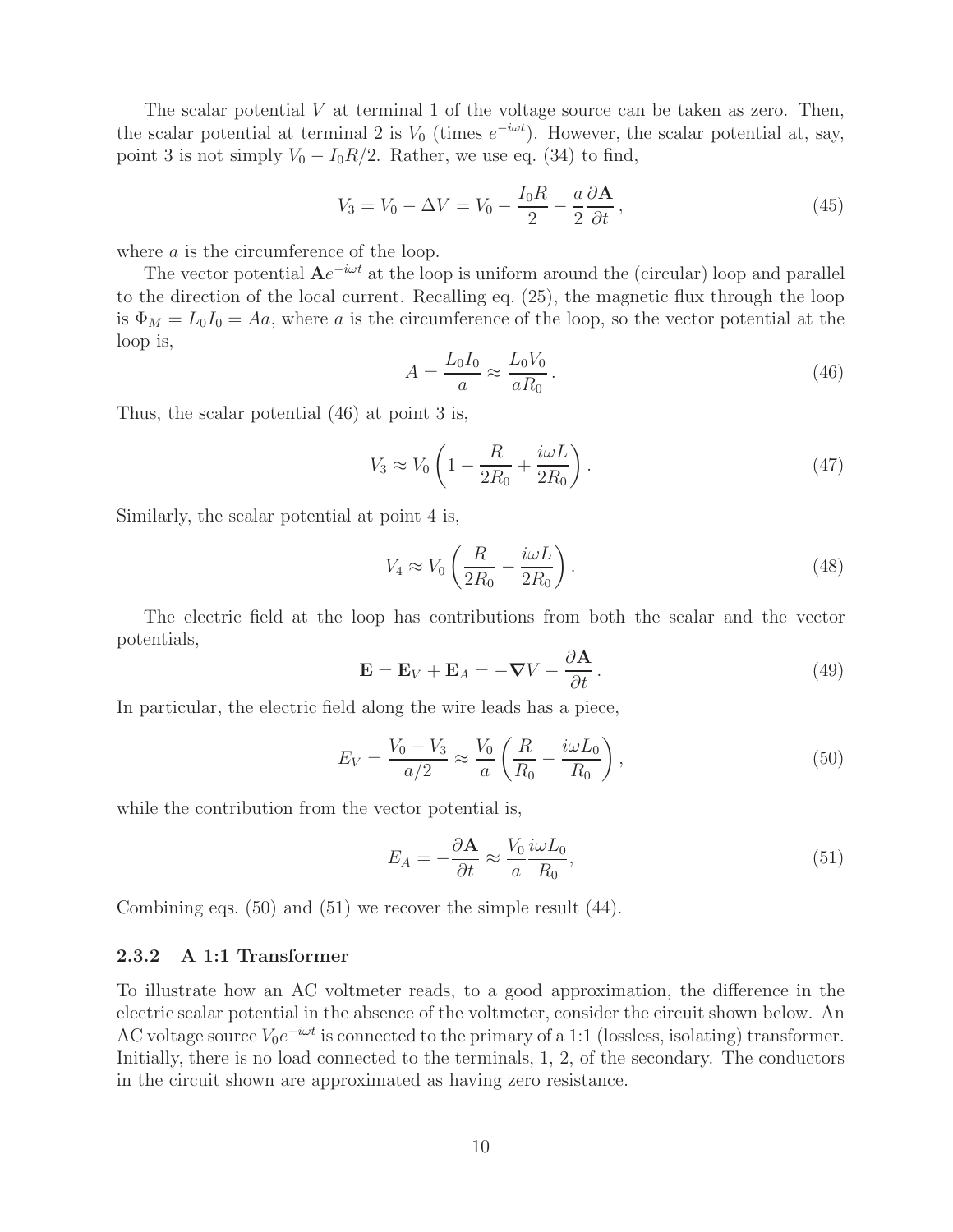

The role of the 1:1 transformer is to present a voltage drop between terminals 1 and 2 equal to the voltage drop  $V_0e^{-i\omega t}$  of the power source. This voltage drop is equal, to a good approximation to the difference in the electric scalar potential between terminals 1 and 2 (as well as that at the terminals of the power source).

*We digress a bit to verify the previous statements. Consider a loop that follows the path of the secondary conductor, and then proceeds through the empty space between points 1 and 2, as sketched below.*



*Applying Faraday's law to this loop,*

$$
\oint_{\text{secondary loop}} \mathbf{E} \cdot d\mathbf{l} = -\frac{d\Phi_{\text{loop}}}{dt} = i\omega \Phi_{\text{loop}} = i\omega M I,\tag{52}
$$

where the magnetic flux  $\Phi_{\text{loop}} = MI$  through the secondary loop is due to the magnetic *field in the primary loop associated with its current* I*, as quantified by the product of the current and the mutual inductance* M. For a 1:1 transformer the self inductances  $L_p$  and  $L_s$ *of the primary and secondary are very nearly equal, and differ only due to slightly differing topologies to the paths that "complete the circuits".*<sup>15</sup> *Since in general*  $L_pL_s = M^2$  *we have that*  $L_p \approx L_s \approx M$ . When there is no load on the secondary it induces no back  $\mathcal{EMF}$  on *the primary, so the current in the primary is simply*  $I = iV_0/\omega L_p$ . Thus,

$$
\oint_{\text{secondary loop}} \mathbf{E} \cdot d\mathbf{l} = -\frac{M}{L_p} V_0 \approx -V_0.
$$
\n(53)

*In the approximation of perfect conductors in the transformer, the tangential component of* the electric field is zero along the wire, so  $\int_{\text{secondary wire}} \mathbf{E} \cdot d\mathbf{l} = 0$ , and hence the integral *along the path from point 1 to 2 is,*

$$
\int_{1}^{2} \mathbf{E} \cdot d\mathbf{l} \approx -V_0 = V_1 - V_2 + i\omega \int_{1}^{2} \mathbf{A} \cdot d\mathbf{l},
$$
\n(54)

*recalling eq. (37). The vector potential* **A** *along the path from points 1 to 2 is essentially zero, so long as the path does not enter the core of the transformer.*<sup>16</sup> *So, for any practical*

<sup>&</sup>lt;sup>15</sup>For windings of 1000 turns about a core of (relative) permeability 1000, the self inductances  $L_p$  and  $L_s$ of the primary and seconary will differ by roughly a part per million. This sets the scale of the accuracy of the subsequent approximations.

<sup>&</sup>lt;sup>16</sup>The transformer core is typically in the form of a torus, such that little/no magnetic field exists outside the core.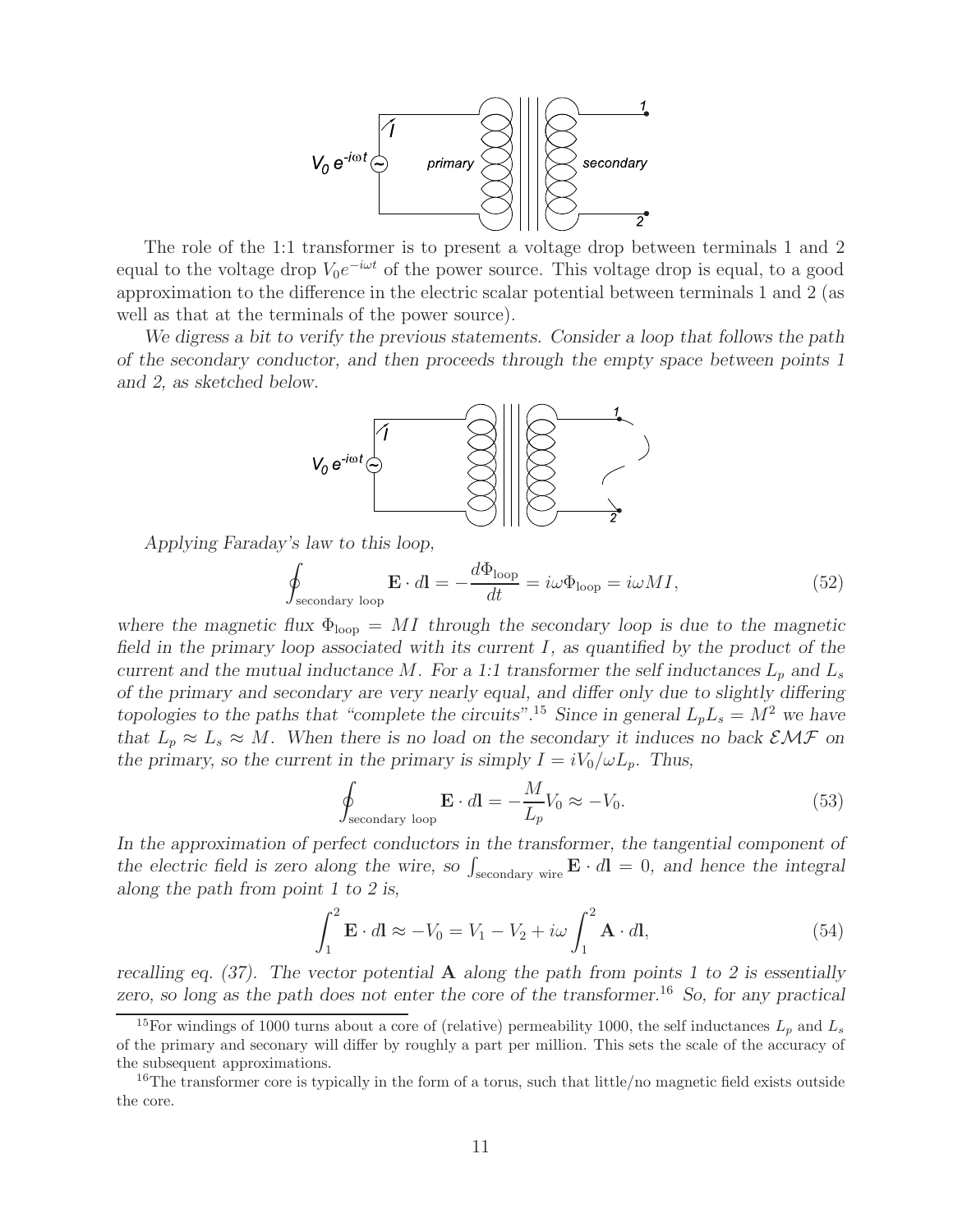*path outside the transformer we have that,*

$$
\int_{1}^{2} \mathbf{E} \cdot d\mathbf{l} \approx -V_0 \approx V_1 - V_2. \tag{55}
$$

*This confirms that the difference in the scalar potential between points 1 and 2 of the secondary, in that absence of a load, equals the source voltage*  $V_0$  *to a good approximation.* 

*However, this result raises an interesting point. The scalar potential at points 1 and 2 oscillates in time. This implies that the charge accumulation near these points oscillates in time, which requires there to be a conduction current between points 1 and 2. This current cannot flow in the empty space; rather there is an oscillating current* I' in the secondary *conductor even under no-load conditions. The current* I' must vanish at points 1 and 2, *but it is nonzero, and roughly uniform, along the winding of the secondary. This current distribution is like that in a "linear" dipole antenna, and indeed the main physical process in the secondary under no-load conditions is the radiation asssociated with the oscillating current. This effect is extremely weak at frequencies such as 50-60 Hz, and is justifiably neglected in typical circuit analysis.*<sup>17</sup>

Now suppose that the AC voltmeter is connected to points 1 and 2 as sketched below.



There is now a current  $I_0$  in the secondary, which is essentially uniform along the secondary loop. The coupled-circuit analysis for currents  $I$  and  $I_0$  is,

$$
V_0 = -i\omega L_p I + i\omega M I_0, \qquad (56)
$$

$$
0 = I_0(R_0 + R_{\text{leads}}) - i\omega L_s I_0 + i\omega M I,
$$
\n(57)

In the approximation that  $L_p = L_s = M$  we have simply that,

$$
I_0 \approx \frac{V_0}{R_0 + R_{\text{leads}}},\tag{58}
$$

and the AC voltmeter reads,

$$
V_{\text{meter}} = I_0 (R_0 + R_{\text{leads}}) \approx V_0 \approx V_1 - V_2. \tag{59}
$$

As expected, the AC voltmeter reads, to a good approximation, the difference in the electric scalar potential between points 1 and 2 in the absence of the meter.

#### **2.3.3 A Single-Turn Inductor at High Frequency**

As an illustration of how the reading of AC voltmeter can depart from the voltage drop in the electric scalar potential at high frequencies, we consider a single-turn inductor in the

<sup>&</sup>lt;sup>17</sup>The 1:1 isolation transformer might be considered as part of the output stage of the AC voltage source, such that the output voltage is "floating". This reminds us that an AC voltage source with no load can/should also be considered as a small radiating system [20].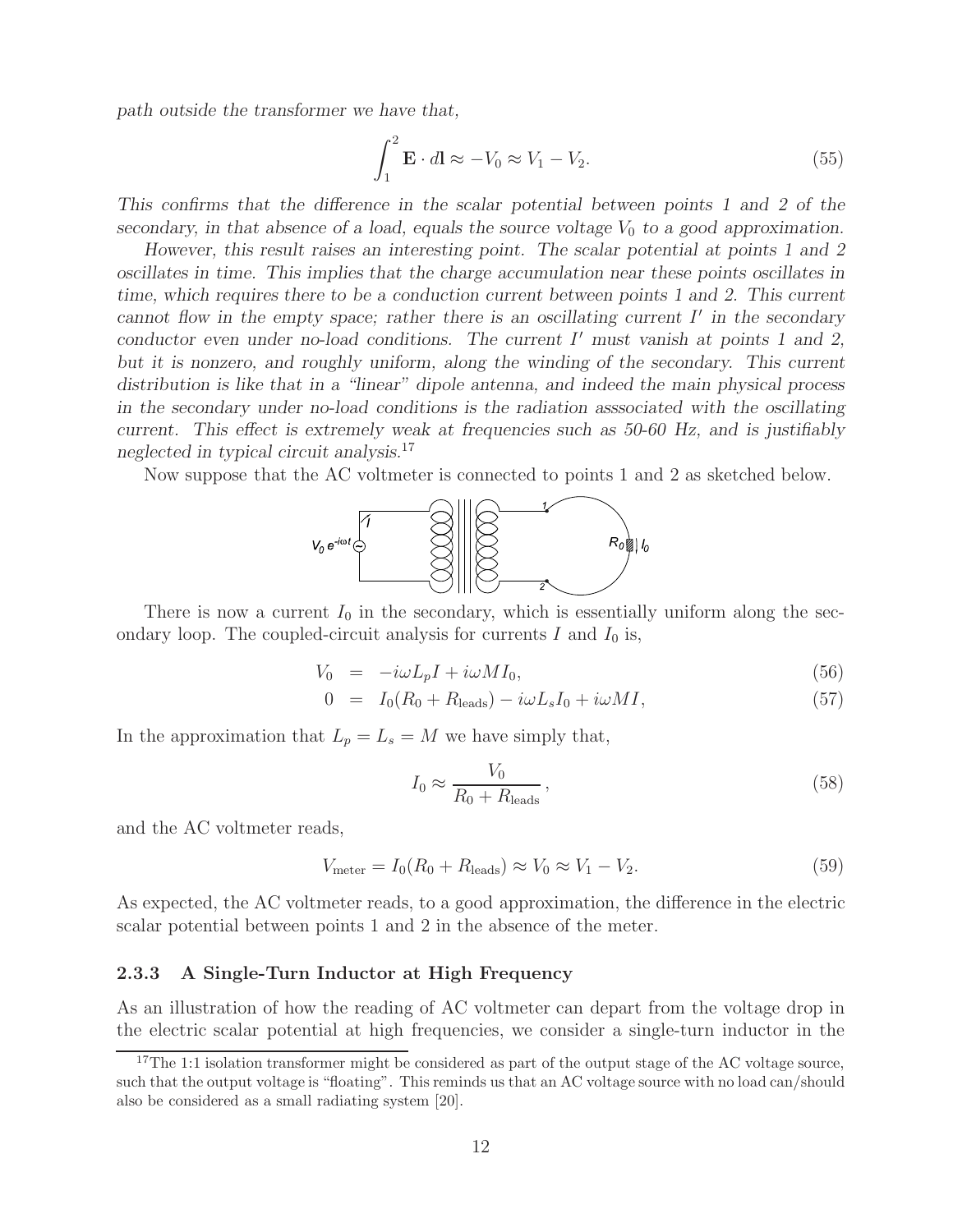form of a circular loop of circumference a, with resistance R uniformly distributed around the loop, and self inductance L where  $R \ll \omega L^{18}$  This inductor is driven by a voltage source  $V_0e^{-i\omega t}$ , as sketched below.



Taking the scalar potential to be zero at terminal 1 of the voltage source, and to have magnitude  $V_0$  at angle  $\phi = 2\pi - \epsilon$ , the magnitude of the scalar potential at point 3 at angle  $\phi$  is,

$$
V_3 = V(\phi) = V_0 \frac{\phi}{2\pi}.
$$
\n
$$
(60)
$$

The impedance of this circuit is,

$$
Z = R - i\omega L,\tag{61}
$$

so when driven by a voltage source  $Ve^{-i\omega t}$  the current  $I e^{-i\omega t}$  in the loop is,

$$
I = \frac{V_0}{Z} = \frac{V_0}{R - i\omega L} \approx \frac{iV_0}{\omega L} \left( 1 - \frac{iR}{\omega L} \right)
$$
(62)

The vector potential at the loop is,

$$
A = \frac{\Phi_M}{a} = \frac{LI}{a} \approx \frac{iV_0}{\omega a} \left( 1 - \frac{iR}{\omega L} \right),\tag{63}
$$

where a is the circumference of the loop. The electric field tangential to the loop has contribution  $E_V = V_0/a$  from the scalar potential, and,

$$
E_A = -\frac{dA}{dt} \approx -\frac{V_0}{a} \left( 1 - \frac{iR}{\omega L} \right). \tag{64}
$$

The total electric field tangential to the loop is,

$$
E = E_V + E_A \approx \frac{V_0}{a} \frac{iR}{\omega L},\tag{65}
$$

which vanishes in the limit of zero resistance for the loop.

Now suppose the AC voltmeter is connected to points 1 and 3.

<sup>&</sup>lt;sup>18</sup>The self inductance L is of order  $\mu_0 a$  where a is the radius of the loop, so  $\omega L \approx \mu_0 ca/\lambda \approx a/\lambda$ . Hence, the condition that  $\omega L$  is large implies that the size of the circuit is large compared to a wavelength.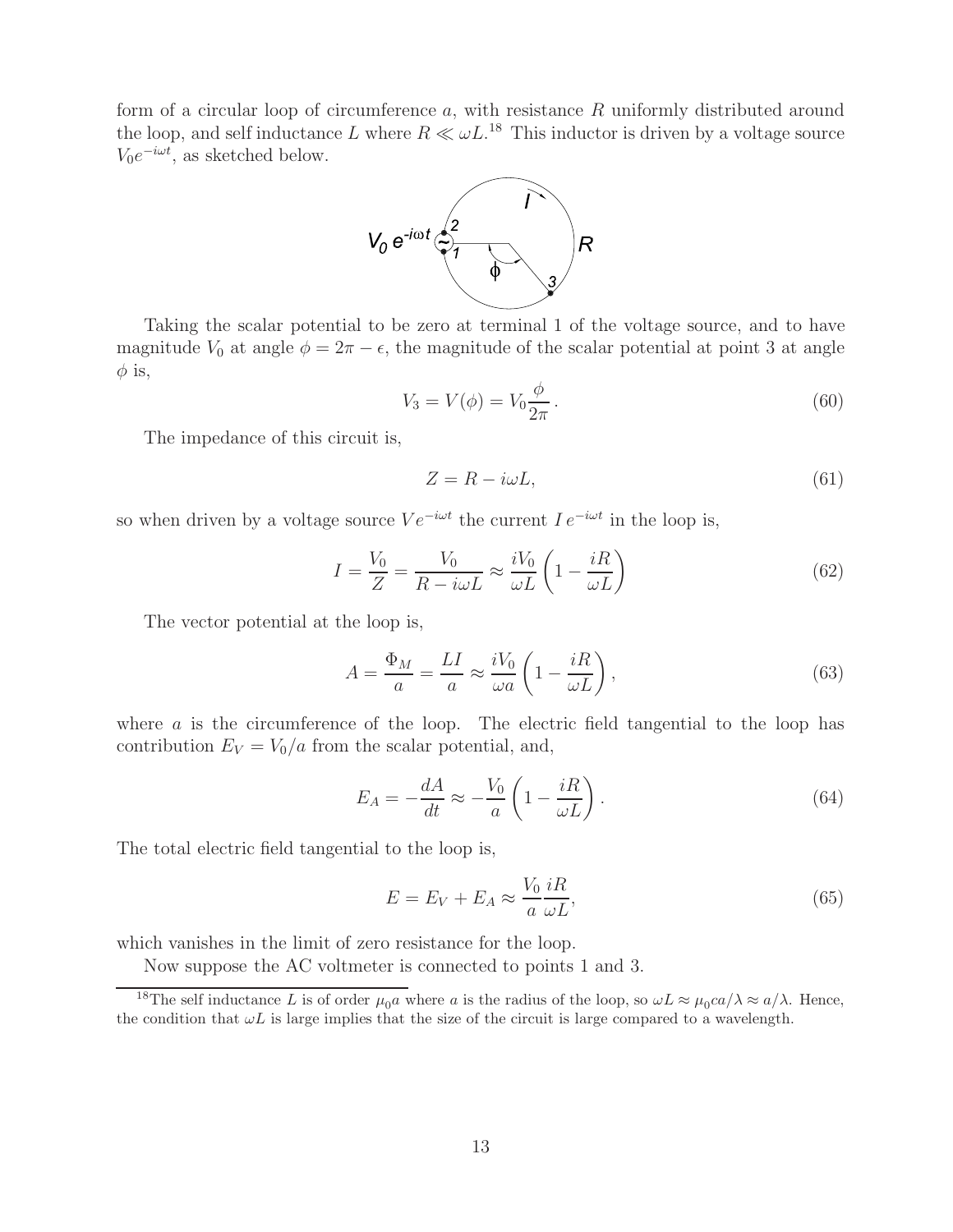

The two loops in the resulting configuration have self inductances  $L_0$  and  $L$ , and mutual inductance  $M \approx L\phi/2\pi$  since the flux through meter loop due to current I in the single-turn inductor is largely due to the current on the segment 1-3, which segment is associated with self inductance  $L_{13} \approx L\phi/2\pi \approx M$ .

Applying Faraday's law to the meter loop, we have,

$$
\oint_{\text{meter loop}} \mathbf{E} \cdot d\mathbf{l} = \int_{\text{leads}+R_0} \mathbf{E} \cdot d\mathbf{l} + \int_1^3 \mathbf{E} \cdot d\mathbf{l} = -\frac{d\Phi_0}{dt} = -i\omega M I + i\omega L_0 I_0. \tag{66}
$$

The reading of the meter is,

$$
V_{\text{meter}} = I_0 (R_0 + R_{\text{leads}}) = \int_{\text{leads} + R_0} \mathbf{E} \cdot d\mathbf{l}.
$$
 (67)

The  $\mathcal{EMF}$  in the segment 1-3 is,

$$
\int_{1}^{3} \mathbf{E} \cdot d\mathbf{l} = (I_0 - I)R_{13} \approx -IR\frac{\phi}{2\pi} \approx -\frac{iR}{\omega L}V_3,\tag{68}
$$

which is tiny compared to  $\omega M I$ . Altogether,

$$
I_0(R_0 + R_{\text{leads}} - i\omega L_0) \approx -i\omega M I \approx V_0 \frac{M}{L} = V_0 \frac{\phi}{2\pi} = V_3,\tag{69}
$$

and the meters reads,

$$
V_{\text{meter}} \approx V_3 \frac{R_0 + R_{\text{leads}}}{R_0 + R_{\text{leads}} - i\omega L_0} \,. \tag{70}
$$

If  $\omega L_0 \ll R_0$ , then the meter would read approximately the scalar potential  $V_3$  at point 3. But for high enough frequencies the impedance  $R_0 + R_{\text{leads}} - i\omega L_0$  of the meter is almost purely reactive, and the meter would read  $iR_0V_3/\omega L_0$ , which is essentially zero.

This illustrates the claim that an AC voltmeter will read the difference in the electric scalar potential only if the frequency is not too high. For high frequencies, both the meter reading and  $\int_1^3 \mathbf{E} \cdot d\mathbf{l}$  are small, but the meter reading is roughly  $R_0/R$  times the line integral, since  $L_0 \approx L$ .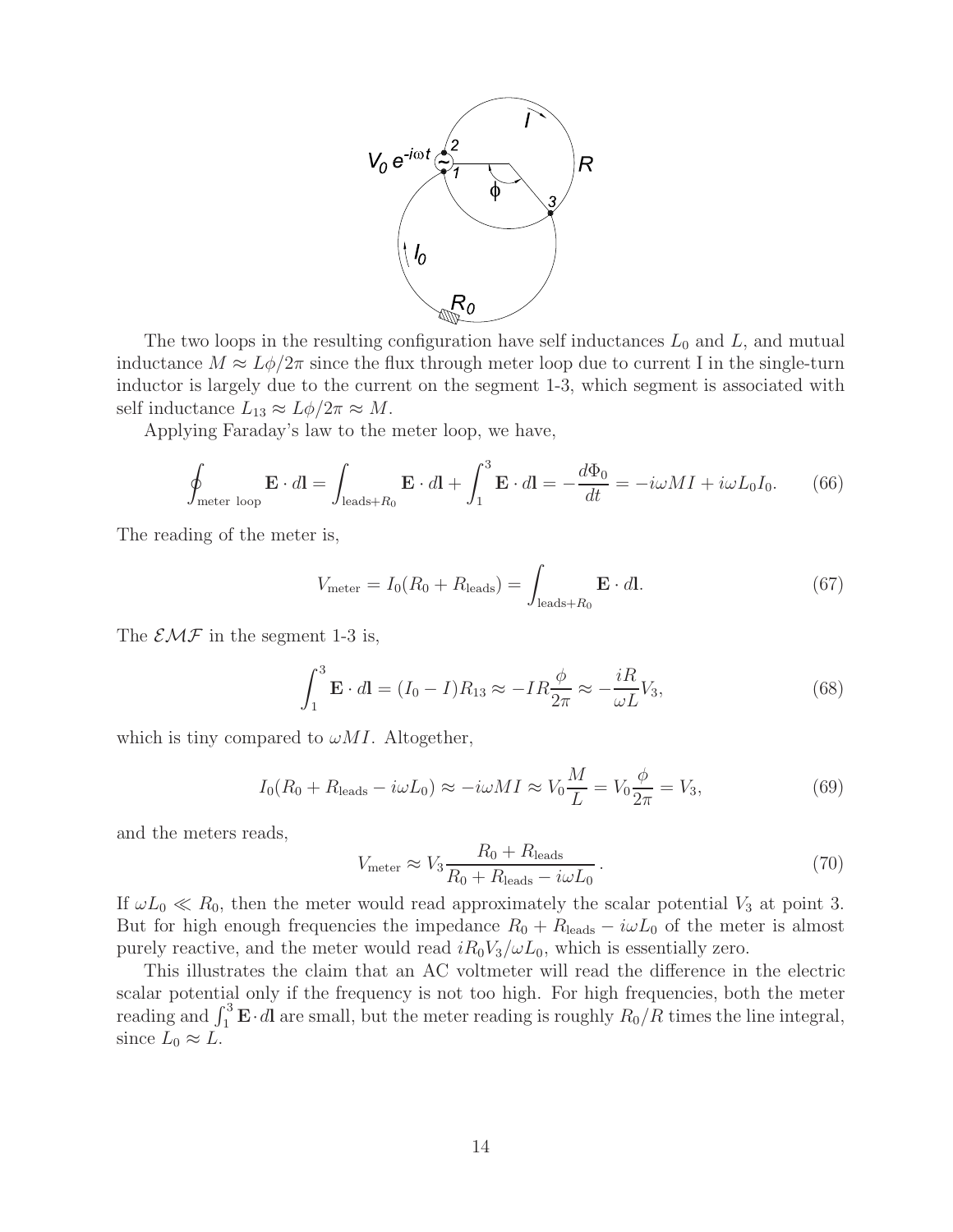### **2.3.4 A Surprising "DC" Circuit**

Even in circuits where the currents of interest are constant it is possible that a voltmeter does not read the difference in the electric scalar potential between the tips of its leads. We illustrate this with an example given by W. Lewin of MIT.<sup>19</sup>

The circuit is illustrated in the figure below. The central loop contains two resistors,  $R_1$ and  $R_2$ . A solenoid magnet inside the central loop produces a time-varying magnetic field  $B(t) = B_0 t$  through the loop,<sup>20</sup> and creates an  $\mathcal{EMF}$  around the loop,

$$
\mathcal{E}_0 = -\dot{\Phi} = -B_0 \text{Area.} \tag{71}
$$

As a result, DC current,

$$
I = \frac{\mathcal{E}_0}{R_1 + R_2} \tag{72}
$$

flows in the central loop.



Two identical voltmeters with internal resistance  $R_0 \gg R_1, R_2$  probe the central circuit, the first connecting to points  $a$  and  $b$ , and the second connecting to points  $c$  and  $d$ . The positive leads of the voltmeters are attached to points a and c, which defines the sense of currents  $I_1$  and  $I_2$  to be as shown. We suppose that no magnetic flux from the solenoid passes through outer loops 1 and 2.

Kirchhoff's circuit equations for the three loops are,

$$
\mathcal{E}_0 = (I + I_1)R_1 + (I - I_2)R_2 + L\dot{I} \approx (R_1 + R_2)I + R_1I_1 - R_2I_2,\tag{73}
$$

$$
0 = I_1 R_0 + (I_1 + I)R_1 \approx R_1 I + R_0 I_1,\tag{74}
$$

$$
0 = I_2 R_0 + (I_2 - I)R_2 \approx -R_2 I + R_0 I_2,
$$
\n(75)

on neglect of the small  $\mathcal{EMF}$  LI. Solving these three simultaneous linear equations for the currents, we find,

$$
I \approx \frac{\mathcal{E}_0}{R_1 + R_2}
$$
,  $I_1 \approx -\frac{\mathcal{E}_0 R_1}{R_0 (R_1 + R_2)}$ ,  $I_2 \approx \frac{\mathcal{E}_0 R_2}{R_0 (R_1 + R_2)}$ . (76)

The meter readings are therefore,

$$
V_{\text{meter1}} = I_1 R_0 \approx -\frac{\mathcal{E}_0 R_1}{(R_1 + R_2)}, \qquad V_{\text{meter2}} = I_2 R_0 \approx \frac{\mathcal{E}_0 R_2}{(R_1 + R_2)}.
$$
 (77)

 $19$ http://www.youtube.com/watch?v=eqjl-qRy71w&NR=1

http://www.youtube.com/watch?v=1bUWcy8HwpM&feature=related

 $^{20}$ The current in the solenoid varies linearly with time, so taken as a whole, this circuit is not strictly DC.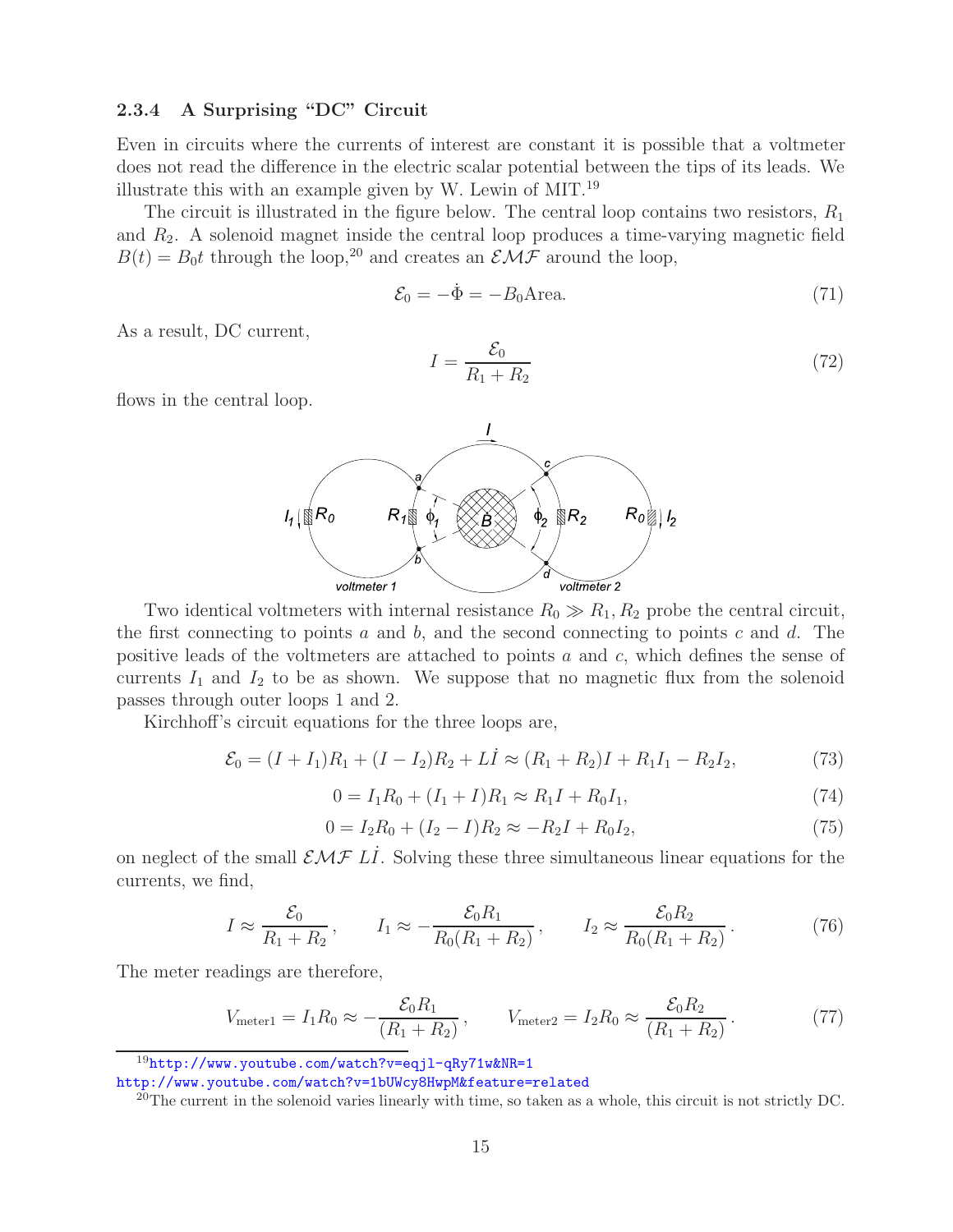The meter readings do not depend on where the leads are connected, and in particular if the two meters are connected at the same points,  $a = c$  and  $b = d$ , their readings are different.<sup>21</sup> This is surprising in that we might have expected that the (perfectly conducting) wires are equipotentials.

However, the proper assumption is that the electric field tangential to the wires is zero (in the limit of perfectly conducting wires). Indeed, Since  $\mathbf{B} = \nabla \times \mathbf{A}$ , we have from Stoke's theorem that  $\oint \mathbf{A} \cdot d\mathbf{l} = \int \mathbf{B} \cdot d\mathbf{Area} = \Phi$ , so the azimuthal component  $A_{\phi}$  of the vector potential is given by,

$$
A_{\phi} = \frac{\Phi}{2\pi r},\tag{78}
$$

where r is the radius of the central loop. In the present example the magnetic flux  $\Phi$  through the central loop has contributions from the magnetic fields due to the currents  $I, I_1$  and  $I_2$ , as well as from the solenoid. However, only the contribution from the solenoid is significant.

Furthermore, the azimuthal electric field  $E_{\phi}$  is related to the potentials V and **A** by,

$$
E_{\phi} = -\frac{1}{r} \frac{\partial V}{\partial \phi} - \frac{\partial A_{\phi}}{\partial t},\tag{79}
$$

Applying this to wire segments in the central loop, for which  $E_{\phi} = 0$ , we have that,

$$
\frac{\partial V}{\partial \phi} = -r \frac{\partial A_{\phi}}{\partial t} = -\frac{\dot{\Phi}}{2\pi} = \frac{\mathcal{E}_{0}}{2\pi},
$$
\n(80)

recalling eq. (71), and so the scalar potential along a wire segment has the form,

$$
V(\phi) = V_0 + \frac{\mathcal{E}_0 \phi}{2\pi} \tag{81}
$$

where  $\phi$  increases for counterclockwise movement around the loop.

The voltage drops across resistors  $R_1$  and  $R_2$  are,

$$
\Delta V_1 \approx IR_1 \approx \frac{\mathcal{E}_0 R_1}{(R_1 + R_2)}, \qquad \Delta V_2 \approx IR_2 \approx \frac{\mathcal{E}_0 R_2}{(R_1 + R_2)}, \qquad (82)
$$

if the azimuthal extent of the resistors is negligible, and we now move in a clockwise sense around the loop. In this convention the voltage drops along each of the wire segments of the central loop are  $-\mathcal{E}_0/2$ , so the total voltage drop around the loop is zero, as expected for the scalar potential. Finally, the voltage drops between the points where the voltmeters are attached to the central loop are,

$$
V_a - V_b \approx \frac{\mathcal{E}_0 \phi_1}{2\pi} - \frac{\mathcal{E}_0 R_1}{(R_1 + R_2)}, \qquad V_c - V_d \approx -\frac{\mathcal{E}_0 \phi_2}{2\pi} + \frac{\mathcal{E}_0 R_2}{(R_1 + R_2)}.
$$
 (83)

Only if the meter leads are connected directly to the ends of resistors  $R_1$  and  $R_2$  (as would be good practice) do the meter readings equal the voltage differences between the tips of the leads.

 $2<sup>11</sup>$ If both voltmeters were connected to the main loop from the left, or both from the right, then the two meter readings would be the same; namely  $-\mathcal{E}_0 R_1/(R_1 + R_2)$  when on the left and  $\mathcal{E}_0 R_2/(R_1 + R_2)$  when on the right. They differ only when one meter is connected from the left and the other from the right.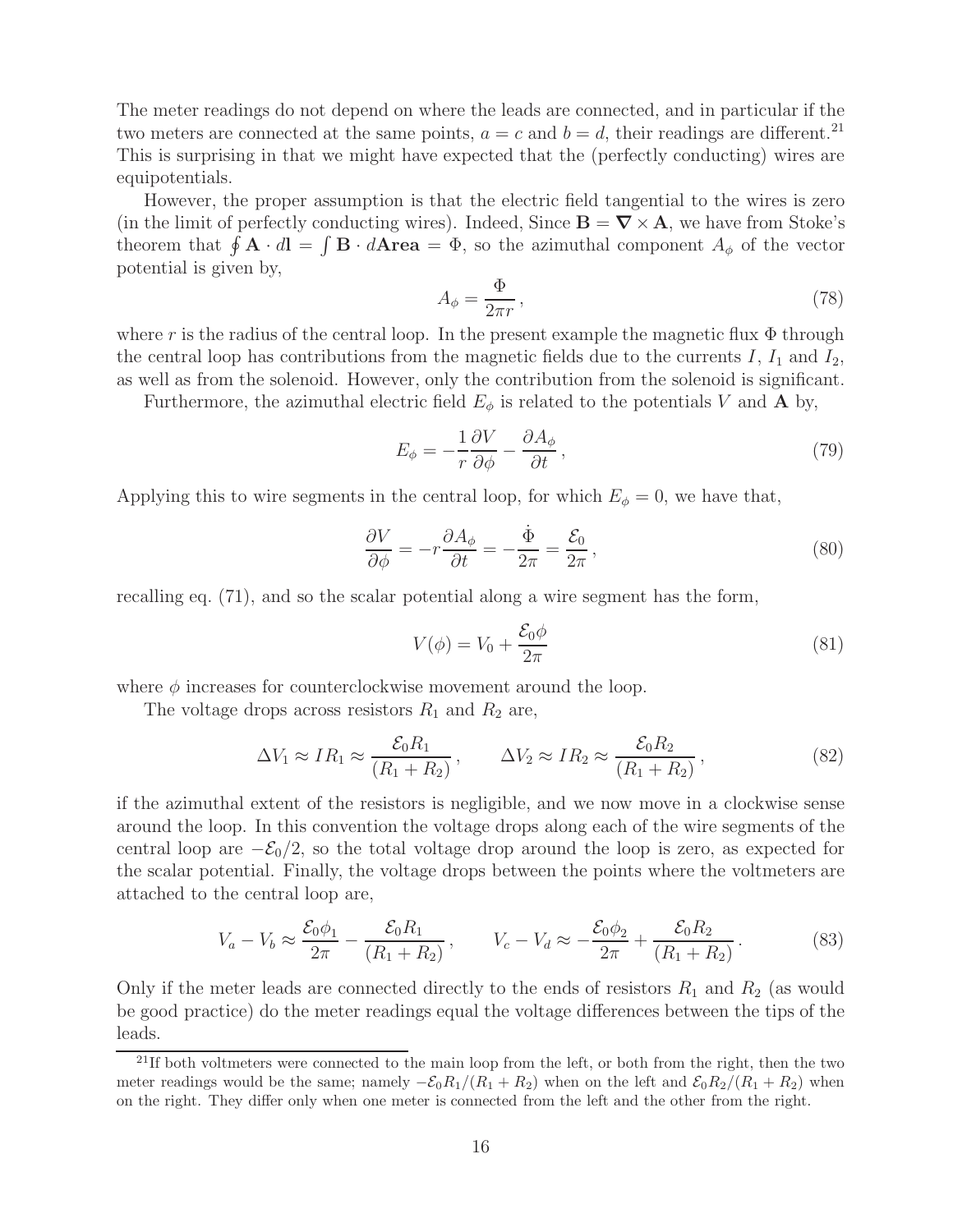*For further discussion of this example, see [1], which contains reference to works by others that consider what a voltmeter measures. A special case is considered in sec. 2.2.2 of [1] in which the central loop consists of a single resistive wire, and the scalar potential* V *can be taked as zero everywhere.*

### **2.4 An AC Voltmeter Far from a Dipole Antenna**

#### **2.4.1 Straight Leads and an Electric Dipole Antenna**

In the preceding examples (except for sec. 2.3.3) we have considered the use of voltmeters in situations in which the leads are short compared to the wavelength  $\lambda = 2\pi c/\omega$  and in which wave propagation and radiation can be ignored. We now consider a case where the leads are still short but effects of wave propagation are important. In particular, consider an AC voltmeter with large resistance  $R_0$  and straight leads of length  $h \ll \lambda$ , as sketched on the following page.

This voltmeter is placed at distance  $r \gg \lambda$  (*i.e.*, in the far zone) from an antenna whose oscillating electric dipole moment is  $p e^{-i\omega t}$ , and the leads of the antenna are oriented to be perpendicular to the vector **r** from the antenna to the voltmeter. Thus, the electric field  $\mathbf{E}_0$ due to the dipole antenna (in the absence of the voltmeter) is parallel to the leads.



The voltmeter is in effect a dipole receiving antenna with a high resistance between its terminals. The  $\mathcal{EMF}$  across the terminals will be essentially the same as if the resistance  $R_0$  were infinite, *i.e.*, the open-circuit voltage. This voltage has been discussed elsewhere [21], and the simple result is that,

$$
V_{\text{meter}} \approx E_0 h. \tag{84}
$$

The resulting current  $I_0 = V_{\text{meter}}/R_0$  through the meter is so small that the fields produced by this current, and that in the leads of the voltmeter, have negligible effect on the distant dipole antenna.

What is the relation between  $V_{\text{meter}}$  and the potentials of the distant antenna?

In the far zone of a dipole antenna with dipole moment  $p e^{-i\omega t}$  the electric and magnetic fields are [22],

$$
\mathbf{E} \approx k^2 (\hat{\mathbf{r}} \times \mathbf{p}) \times \hat{\mathbf{r}} \frac{e^{i(kr - \omega t)}}{r}, \qquad \mathbf{B} \approx \frac{k^2}{c} (\hat{\mathbf{r}} \times \mathbf{p}) \frac{e^{i(kr - \omega t)}}{r} = \nabla \times \mathbf{A} \approx ik \,\hat{\mathbf{r}} \times \mathbf{A}, \tag{85}
$$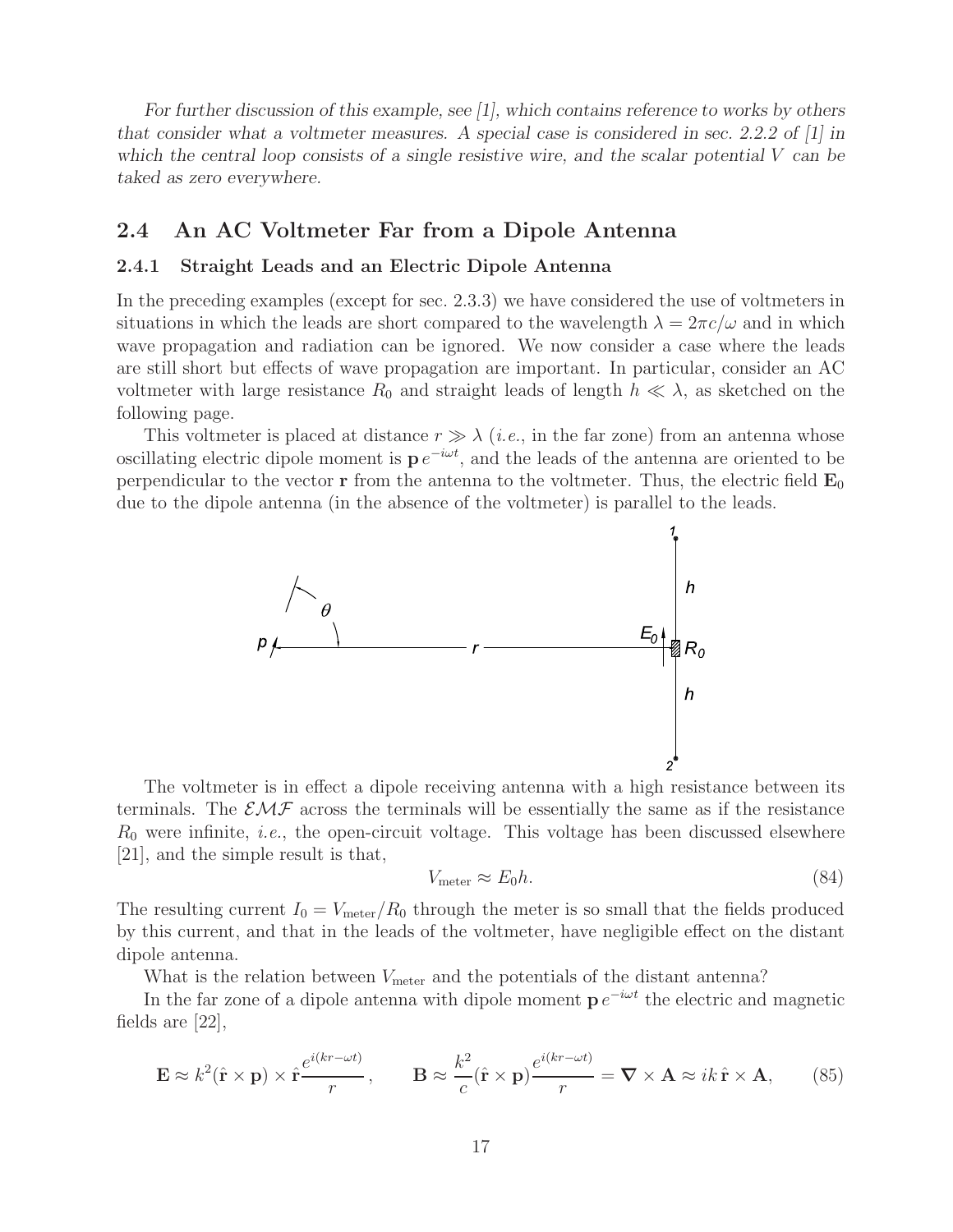and the corresponding potentials (in the Lorenz gauge) are,

$$
\mathbf{A} \approx -i\frac{k}{c}\mathbf{p}\frac{e^{i(kr-\omega t)}}{r}, \qquad V = \frac{-ic}{k}\nabla \cdot \mathbf{A} \approx -c\,\hat{\mathbf{r}} \cdot \mathbf{A} \approx -ik\mathbf{p} \cdot \hat{\mathbf{r}}\frac{e^{i(kr-\omega t)}}{r}.
$$
 (86)

The electric field strength due of the oscillating dipole **p** at the voltmeter is,

$$
E_0 = \frac{k^2 p \sin \theta}{r},\tag{87}
$$

and the magnitude of scalar potential at points 1 or 2 on the voltmeter is,

$$
V_{1,2} \approx \frac{kp\cos\theta_{1,2}}{r} \approx \frac{E_0}{k\sin\theta} \left(\cos\theta \pm \frac{h}{r}\sin\theta\right),\tag{88}
$$

noting that  $\theta_{1,2} \approx \theta \mp h/r$ . Thus, the difference in the scalar potential between those two points is,

$$
V_1 - V_2 \approx \frac{2E_0 h}{kr} \ll E_0 h \approx V_{\text{meter}},\tag{89}
$$

since  $kr = \lambda/2\pi r \ll 1$  in the far zone.

In sum, when an AC voltmeter is used as a receiving antenna in the far zone of a dipole transmitting antenna, the reading of the voltmeter is very large compared to the voltage difference between the tips of the leads in the absence of the meter. The AC voltmeter does measure the local electric field strength of the distant antenna, and if the distance r and wavelength  $\lambda$  are known the local potential difference can be calculated from the meter reading according to,

$$
V_1 - V_2 \approx \frac{\lambda}{\pi r} V_{\text{meter}}.\tag{90}
$$

#### **2.4.2 Straight Leads and a Magnetic Dipole Antenna**

The distant dipole antenna might well be a loop antenna with oscillating magnetic dipole moment  $\mathbf{m} e^{-i\omega t}$ . In this case the electric and magnetic fields in the far zone is given by,

$$
\mathbf{E} \approx k^2 (\mathbf{m} \times \hat{\mathbf{r}}) \frac{e^{i(kr - \omega t)}}{r}, \qquad \mathbf{B} \approx \frac{k^2}{c} (\hat{\mathbf{r}} \times \mathbf{m}) \times \hat{\mathbf{r}} \frac{e^{i(kr - \omega t)}}{r} = \mathbf{\nabla} \times \mathbf{A} \approx ik \,\hat{\mathbf{r}} \times \mathbf{A}, \qquad (91)
$$

and the corresponding potentials (in the Lorenz gauge) are,

$$
\mathbf{A} \approx -ik(\mathbf{m} \times \hat{\mathbf{r}}) \frac{e^{i(kr - \omega t)}}{r}, \qquad V = \frac{-ic}{k} \nabla \cdot \mathbf{A} \approx -c \hat{\mathbf{r}} \cdot \mathbf{A} \approx 0. \tag{92}
$$

That is, there is no scalar potential in the far zone of a magnetic dipole transmitting antenna.

If the AC voltmeter is oriented so that its leads are parallel to the local electric field  $\mathbf{E}_0$ of the antenna, whose magnitude is

$$
E_0 = \frac{k^2 m \sin \theta}{r},\tag{93}
$$

the meter reading will be,

$$
V_{\text{meter}} \approx E_0 h. \tag{94}
$$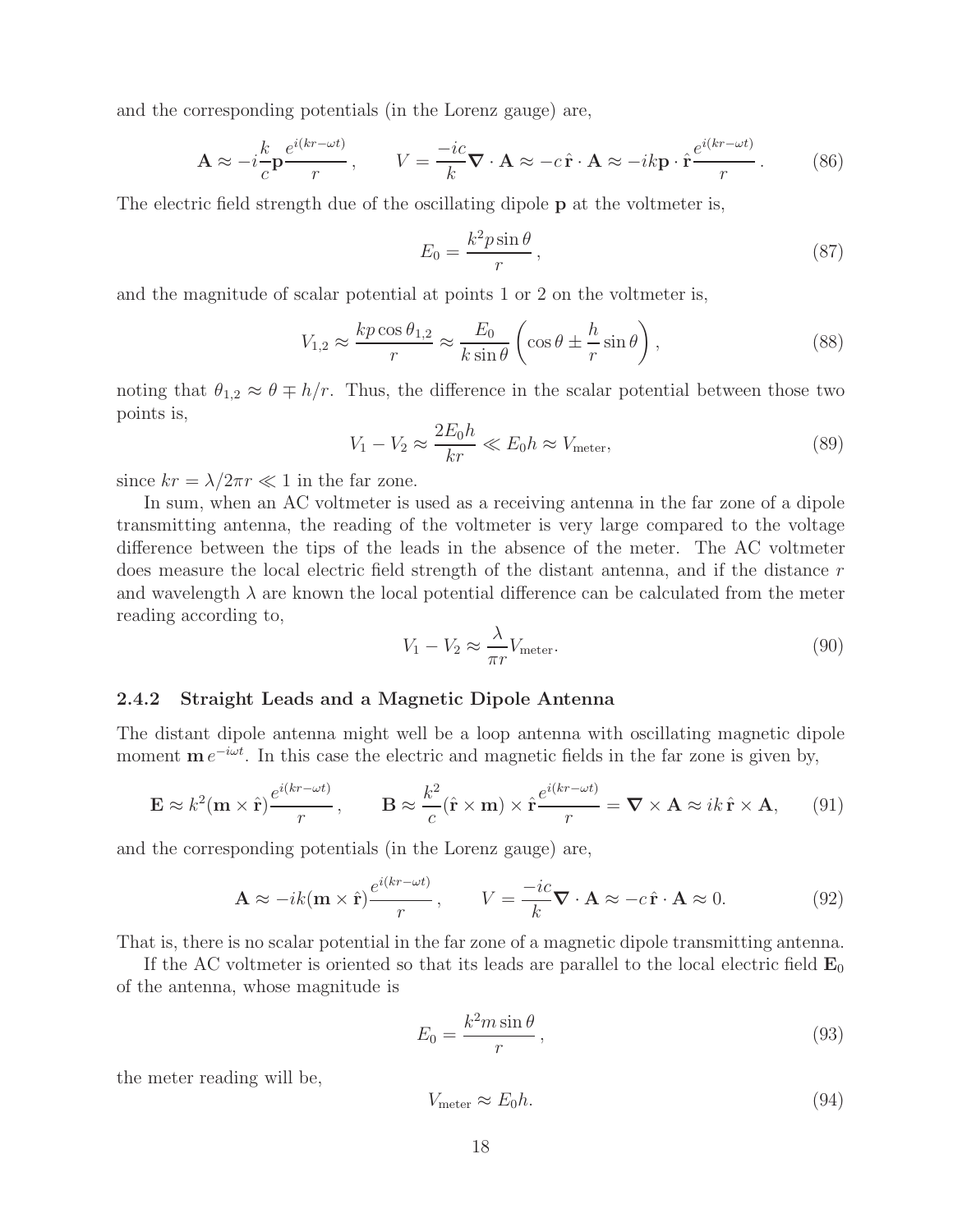just if the transmitting antenna were an electric dipole antenna. Since there is no scalar potential in the far zone of a magnetic dipole antenna, we learn that a nonzero reading on an AC voltmeter does not necessarily imply a nonzero voltage difference between the tips of the meter leads.

Indeed, from a single reading of the AC voltmeter in the far zone of an antenna, we cannot tell whether that antenna was an electric or a magnetic dipole antenna. Only if we are able to move the voltmeter around enough to map out the pattern of the vector polarization of the electric field can we distinguish the two types of antennas.

#### **2.4.3 Looped Leads and an Electric Dipole Antenna**

We now consider the case that the leads of the voltmeter form a circular loop, with points 1 and 2 being the same, as shown in the figure below.



Clearly the potential difference  $V_1 - V_2$  is zero, but the meter can have a nonzero reading. We orient the loop formed by the leads such that the local electric field  $\mathbf{E}_0$  of the distant electric dipole antenna lies in the plane of the loop. Then, the magnetic field, whose magnitude is,

$$
B_0 = \frac{k^2 p \sin \theta}{cr} = \frac{E_0}{c},\qquad(95)
$$

according to eqs. (85) and (87), is perpendicular to the loop. Faraday's law tells us that the  $\mathcal{EMF}$  around the loop is,

$$
\left| -\frac{d\Phi_m}{dt} \right| = \frac{\omega B_0 h^2}{\pi} = E_0 h \frac{kh}{\pi} = I_0 R_0 = V_{\text{meter}}.
$$
\n(96)

#### **2.4.4 Looped Leads and a Magnetic Dipole Antenna**

If the transmitter is a magnetic dipole antenna, and the leads of the voltmeter form a circular loop whose plane is parallel to the local electric field  $\mathbf{E}_0$ , then the meter reading is again,

$$
V_{\text{meter}} = \left| -\frac{d\Phi_m}{dt} \right| = \frac{\omega B_0 h^2}{\pi} = E_0 h \frac{kh}{\pi},\tag{97}
$$

where,

$$
B_0 = \frac{k^2 m \sin \theta}{cr} = \frac{E_0}{c} \,. \tag{98}
$$

Not only does  $V_1 - V_2 = 0$  in this case, but  $V_1 = V_2 = 0$ , as discussed in sec. 2.3.2.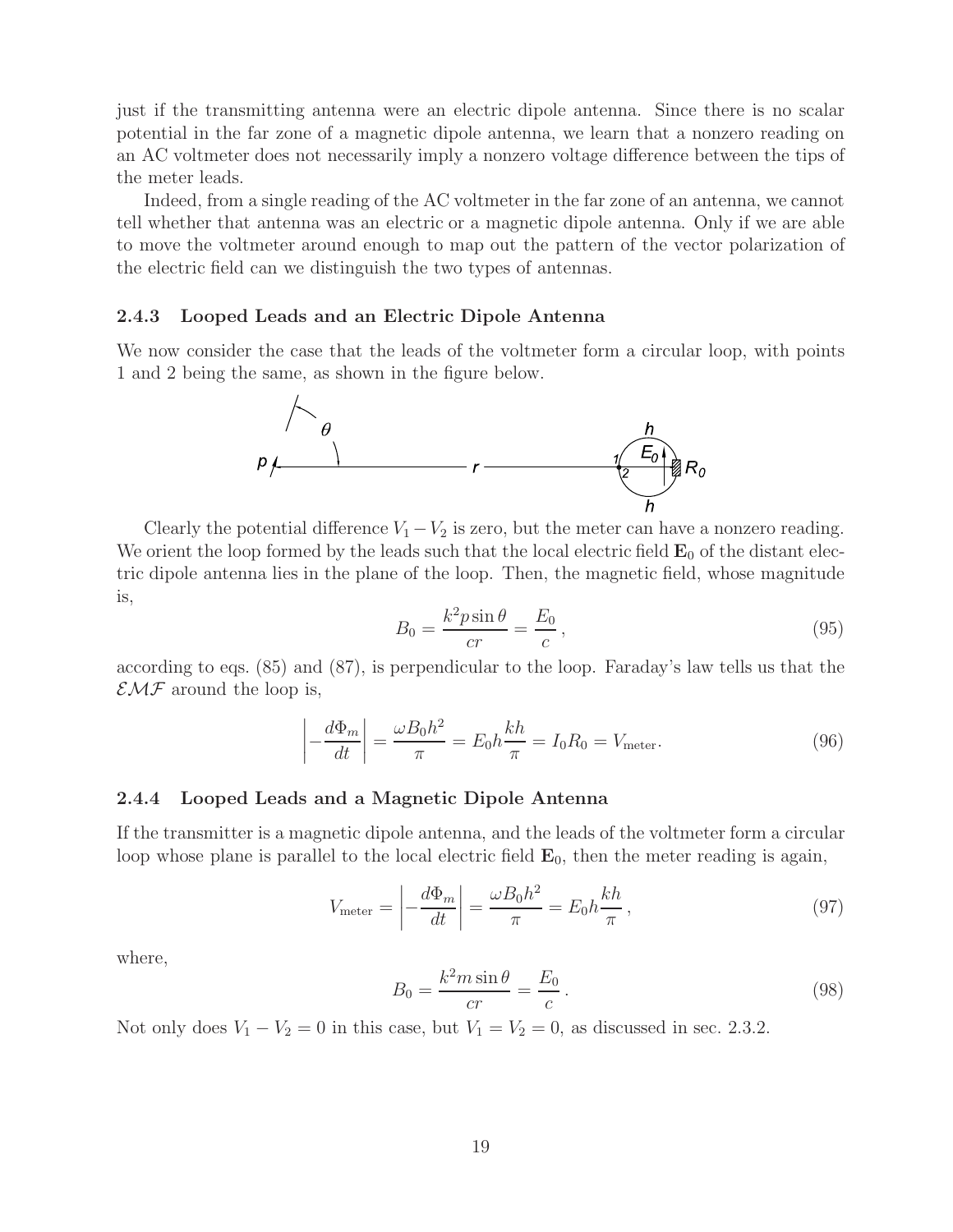## **2.5 An AC Voltmeter Near a Half-Wave Dipole Antenna**

We now consider an example that contrasts to the preceeding ones by having the leads of the voltmeter be comparable in length to the wavelength  $\lambda = 2\pi c/\omega$ . A half-wave dipole antenna has arms of length  $a \approx \lambda/2$  such that the impedance Z presented by the antenna to the voltage source  $V_0 e^{-i\omega t}$  is purely real and approximately 70  $\Omega$ . The AC voltmeter of impedance  $R_0 \gg 70 \Omega$  is positioned a distance d away from the antenna, with leads of length  $h \approx a$  parallel to the arms of the antenna, as shown in the figure on the next page.

We recognize this configuration as similar to that of a Yagi antenna. That is, even though very little current  $I_0$  will flow through resistor  $R_0$ , significant standing-wave currents will exist in the leads of the voltmeter, which cause substantial changes in the radiation pattern of the antenna. The reading  $V_{\text{meter}} = I_0 R_0$  will not readily be expressible in terms of the scalar potential or the currents in the antenna in the absence of the voltmeter.



*To predict the behavior of the voltmeter, I used the NEC4 simulation [23] with the* LD *command to generate a resistance*  $R_0$  *of 1 megohm. Results are given in Table 1 for a drive voltage*  $V_0 = 1$  *volt.* 

*The first line of Table 1 simulates a voltmeter with short leads connected close to the voltage source, which makes a small perturbation in the antenna impedance* Z and results *in a reading of*  $V_{\text{meter}} = V_0$ . As longer leads are used to connect the meter to points farther *out on the arms of the antenna, the effect on the antenna impedance grows strong, and the meter reading rises to 2 V and then falls back to 1 V. Because the input impedance is affected when the voltmeter is connected to the antenna, it is clear that the meter reading does not represent the voltage difference*  $V_1 - V_2$  *in the absence of the voltmeter.* 

*If the leads of the meter do not make contact with the antenna, but they remain extended to form a kind of receiving antenna, there is little effect on the antenna impedance, and the meter reading falls off as the meter is moved away from the antenna. The last six lines of Table 1 show that for a voltmeter with very short leads*  $(h = 0.1 \text{ m} = \lambda/500)$  *that are oriented along the direction of the electric field, the meter readings are close to*  $E_0 h$ , where  $E_0$  is the field strength at the position of resistor  $R_0$  in the absence of the meter. This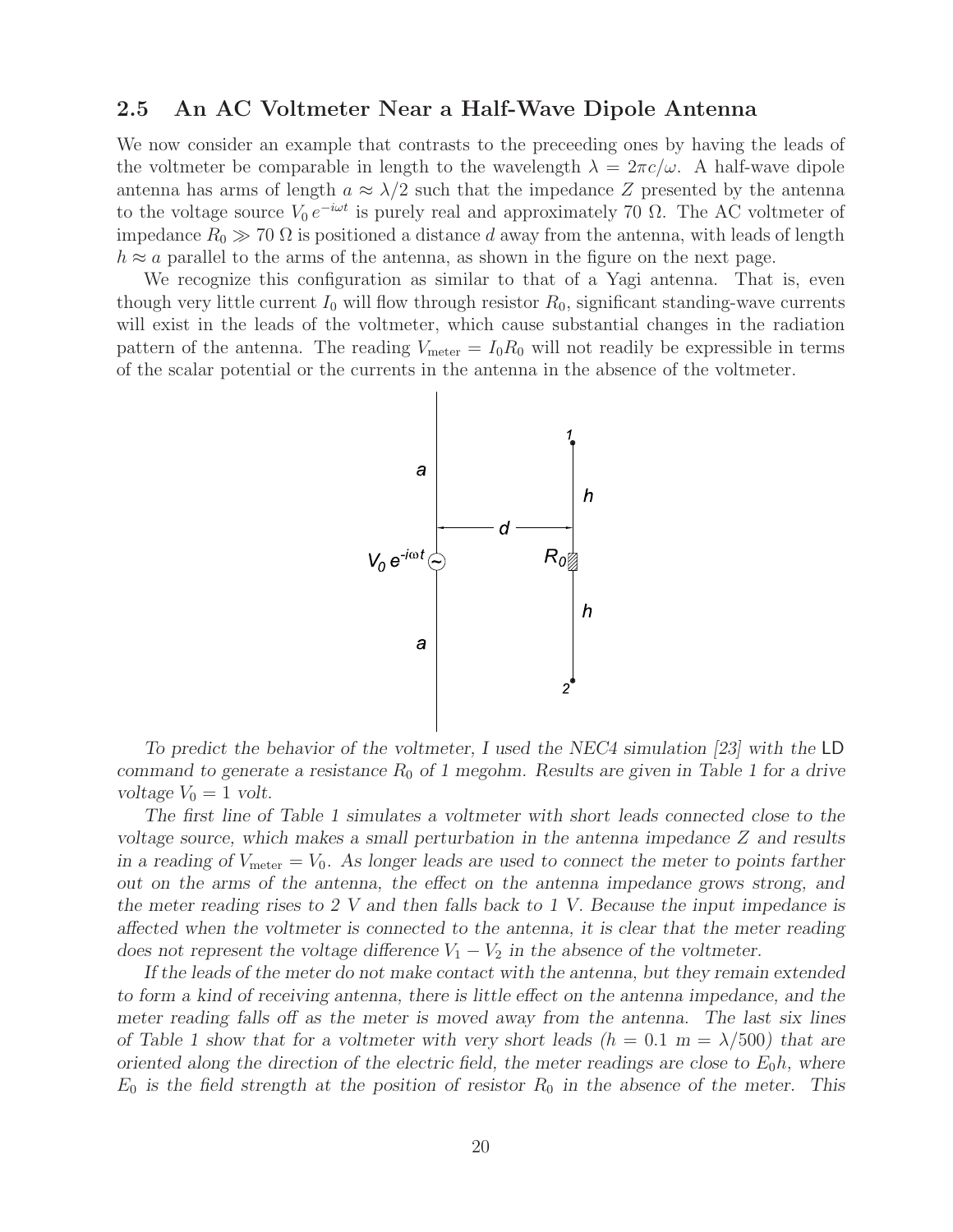Table 1: NEC4 [23] simulations of an AC voltmeter with  $R_0 = 1$  megohm near a half-wave dipole antenna with  $a = 5$  m, driven by a 1-volt rf source. The antenna impedance Z is calculated in the presence of the voltmeter. The meter voltage  $V_{\text{meter}}$  is the current  $I_0$  in the meter segment times  $R_0$ . The electric field  $E$  is calculated at the position of resistor  $R_0$  but when the meter is absent.

| $\hbar$                                                                                                                                                    | d                                                                                                                                                            | Ζ                                                                                                                                      | $V_{\text{meter}}$                                                                                                  |                                                               | E                            |
|------------------------------------------------------------------------------------------------------------------------------------------------------------|--------------------------------------------------------------------------------------------------------------------------------------------------------------|----------------------------------------------------------------------------------------------------------------------------------------|---------------------------------------------------------------------------------------------------------------------|---------------------------------------------------------------|------------------------------|
| $0.3 \text{ m}$<br>1.25<br>2.5<br>3.75<br>$\overline{5}$<br>0.3<br>1.25<br>2.5<br>3.75<br>$\overline{5}$<br>$\overline{5}$<br>$\rm 5$<br>5<br>0.01<br>0.01 | $0.02 \text{ m}$<br>0.02<br>0.02<br>0.02<br>0.02<br>0.02<br>0.02<br>0.02<br>0.02<br>0.02<br>$\mathbf{1}$<br>$\overline{2}$<br>$\overline{4}$<br>0.05<br>0.25 | $79+3.5i\Omega$<br>$72 + 1.5i$<br>$65 - 36i$<br>$67 - 176i$<br>$78 - 965i$<br>73<br>75<br>74<br>72<br>72<br>70<br>72<br>72<br>72<br>72 | 1.0 V<br>1.5<br>2.0<br>1.3<br>1.0<br>0.32<br>0.59<br>0.73<br>0.86<br>1.0<br>0.72<br>0.46<br>0.26<br>0.034<br>0.0076 | connected<br>connected<br>connected<br>connected<br>connected | 2.96 V/m<br>0.67             |
| 0.01<br>0.01<br>0.01<br>0.01                                                                                                                               | 0.5<br>1<br>$\overline{2}$<br>4                                                                                                                              | 72<br>72<br>72<br>72                                                                                                                   | 0.0038<br>0.0024<br>0.0017<br>0.0014                                                                                |                                                               | 0.34<br>0.22<br>0.16<br>0.13 |

*behavior was anticipated by eq. (84) of sec. 2.4.1.*

*NEC4 does not at present have an option to display the scalar and vector potentials in the near zone, so we cannot immediately relate the meter readings to the potentials. However, the examples of sec. 2.3 alert us that we should not expect*  $V_{\text{meter}}$  to equal  $V_1 - V_2$ , although *the meter reading will be of the same order as the potential difference.*

#### **2.5.1 A Small Voltmeter Connected to a Dipole Antenna**

The preceding discussion indicates that when the length of the leads of the voltmeter is a significant fraction of a wavelength the fields and potentials are significantly perturbed. If the voltmeter and leads are small compared to a wavelength they will not perturb the fields and potentials very much. If the voltmeter is connected to the antenna can it then report differences in the scalar potential at the surface of the antenna conductors?

Recalling the discussion around eqs. (36)-(39), the voltmeter will report a reliable measure of the difference  $V_1 - V_2$  in the scalar potential between the contact points 1 and 2 provided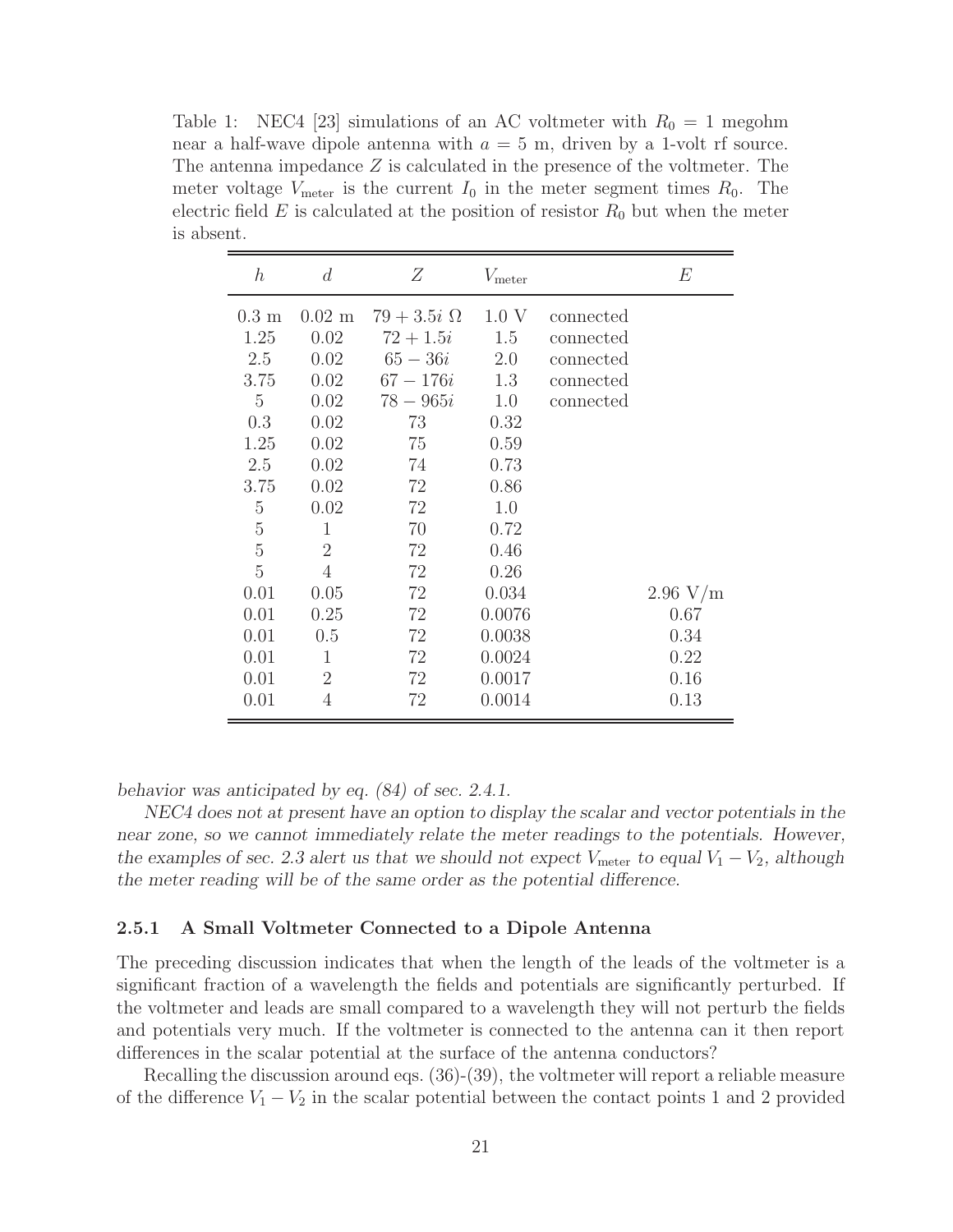the mutual inductance M of the loop formed by the voltmeter leads and the segment 12 of the test circuit is equal to the self inductance  $L_{12}$  of that segment.<sup>22</sup> In more detail, we need that,

$$
MI = L_{12}I = \int_{1}^{2} \mathbf{A} \cdot d\mathbf{l},\tag{99}
$$

according to eq.  $(38)$ . If the antenna conductor has radius R, and the distance between points 1 and 2 along the antenna conductor is  $d_{12}$ , and the voltmeter is at a (small) distance D from that conductor, then the mutual inductance between the antenna and the voltmeter loop is related by,

$$
MI = \Phi_{\text{loop}} \approx \int_{R}^{D} \frac{\mu_{0} I}{2\pi r} d_{12} dr = \frac{\mu_{0} d_{12} I}{2\pi} \ln \frac{D}{R}.
$$
 (100)

The vector potential  $A_z$  at the surface of the antenna conductor can be estimated from the thin-wire approximation (see eqs.  $(13)-(14)$  of  $[24]$ ) as,

$$
A_z(z) \approx \frac{\mu_0 Z \tan ka \, I(z)}{8\pi} \approx \frac{\mu_0 V_0}{8\pi} \frac{\sin[k(a-|z|)]}{\cos ka} \,,\tag{101}
$$

where a is the length of each arm of the dipole antenna, Z is its input impedance, and  $V_0$  is the drive voltage. Then,

$$
\int_{1}^{2} \mathbf{A} \cdot d\mathbf{l} \approx \frac{\mu_0 d_{12} Z \tan ka I}{8\pi},
$$
\n(102)

which bears little relation to the product  $MI$  of eq. (100). Hence, the voltmeter will not report the difference  $V_1 - V_2$  in the scalar potential.

Rather, for an antenna made with good conductors,  $\int_2^1 \mathbf{E} \cdot d\mathbf{l} \approx 0$ , so eq. (36) indicates that,

$$
V_{\text{meter}} = I_0 R_0 \approx \omega M I. \tag{103}
$$

That is, the meter will sample the current distribution,

$$
I(z) \approx \frac{V_0}{Z} \frac{\sin[k(a - |z|)]}{\sin ka},
$$
\n(104)

which decreases with increasing z, rather than the scalar potential (eq.  $(74)$  of [24]) at the surface of the antenna conductor,

$$
V(z) \approx \frac{V_0 \cos[k(a - |z|)]}{2 \cos ka},
$$
\n(105)

which increases with z and is very large for a half-wave dipole  $(ka \approx \pi/2)$ .

*Using NEC4, I have simulated the response of a small voltmeter with*  $R_0 = 1$   $M\Omega$ *,*  $d_{12} = 0.1$  *m* and  $D = 0.01$  *m* when connected to a half-wave dipole antenna with  $a = 5$  *m*,  $R = 0.001$  *m* and  $\omega = 91$  MHz. The meter readings decrease with distance from the *feedpoint, and are roughly equal to*  $\omega MI(z)$  *where*  $M \approx 46$  *nH according to eq. (100).* 

<sup>&</sup>lt;sup>22</sup>If the leads of the voltmeter lie on, or inside of, the antenna conductor, then  $\mathbf{E} \cdot d\mathbf{l} = 0$  everywhere along the conducting path of the voltmeter circuit. In this case  $I_0R_0 = 0$  according to eq. (36), and the voltmeter will read zero, even though  $V_1 - V_2$  is nonzero.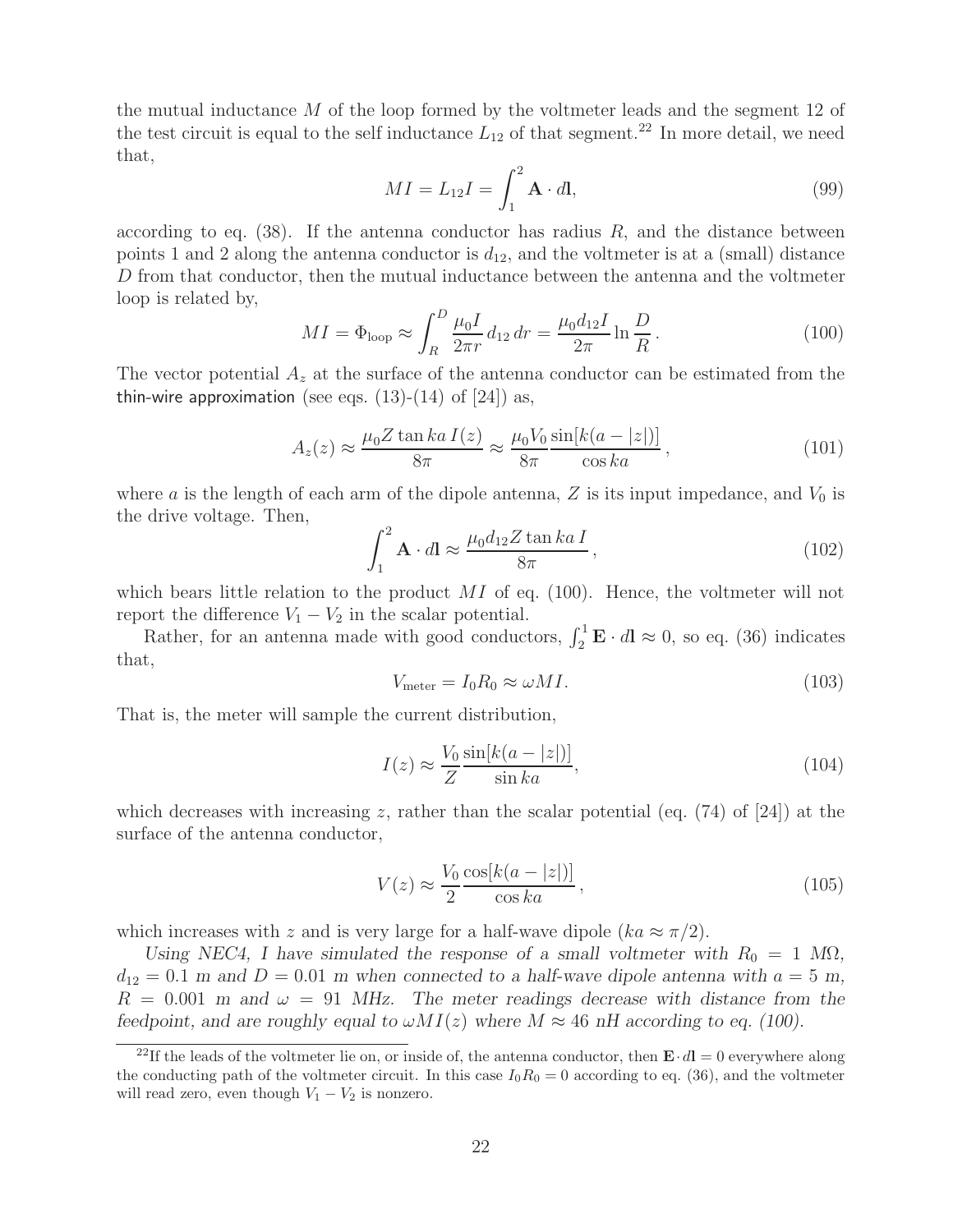# **2.6 An AC Voltmeter Connected to a Two-Wire Transmission Line**

We now consider a long two-wire transmission line made of wires of radius a whose centers are separated by 2d, as sketched below.



The capacitance per unit length is [25],

$$
C = \frac{\pi \epsilon_0}{\ln \frac{d + \sqrt{d^2 - a^2}}{a}},\tag{106}
$$

and the inductance per unit length is [26],

$$
L = \frac{1}{c^2 C} = \frac{\epsilon_0 \mu_0}{C} = \frac{\mu_0}{\pi} \ln \frac{d + \sqrt{d^2 - a^2}}{a} \approx \frac{\mu_0}{\pi} \ln \frac{2d}{a}.
$$
 (107)

The line is driven at one end by voltage source  $V_0e^{-i\omega t}$ , and terminated at its other end by a resistor whose resistance equals the characteristic impedance  $Z_0$  of the line,

$$
Z_0 = \sqrt{\frac{L}{C}} = \sqrt{\frac{\mu_0}{\pi \epsilon}} \ln \frac{d + \sqrt{d^2 - a^2}}{a} = 120 \Omega \ln \frac{d + \sqrt{d^2 - a^2}}{a}.
$$
 (108)

Then, the scalar potential at the two wires is,

$$
V_{\text{wire}}(z, t) = \pm \frac{V_0}{2} e^{i(kz - \omega t)},\tag{109}
$$

where  $k = \omega/c = 2\pi/\lambda$ , which varies with position along the wires even though they are assumed to be perfect conductors. The scalar potential outside the wires is [27],

$$
V(x, y, z, t) = \frac{V_0}{4} \frac{\ln \frac{\left(x + \sqrt{d^2 - a^2}\right)^2 + y^2}{\left(x - \sqrt{d^2 - a^2}\right)^2 + y^2}}{\ln \frac{d^2 + a^2}{d^2 - a^2}} e^{i(kz - \omega t)},
$$
\n(110)

in a rectangular coordinate system where the wires are centered at  $(x, y) = (\pm d, 0)$ . The vector potential **A** has only a z component (for a very long transmission line) which follows from the Lorenz gauge condition (1) as,

$$
A_z(x, y, z, t) = \frac{V(x, y, z, t)}{c}.
$$
\n(111)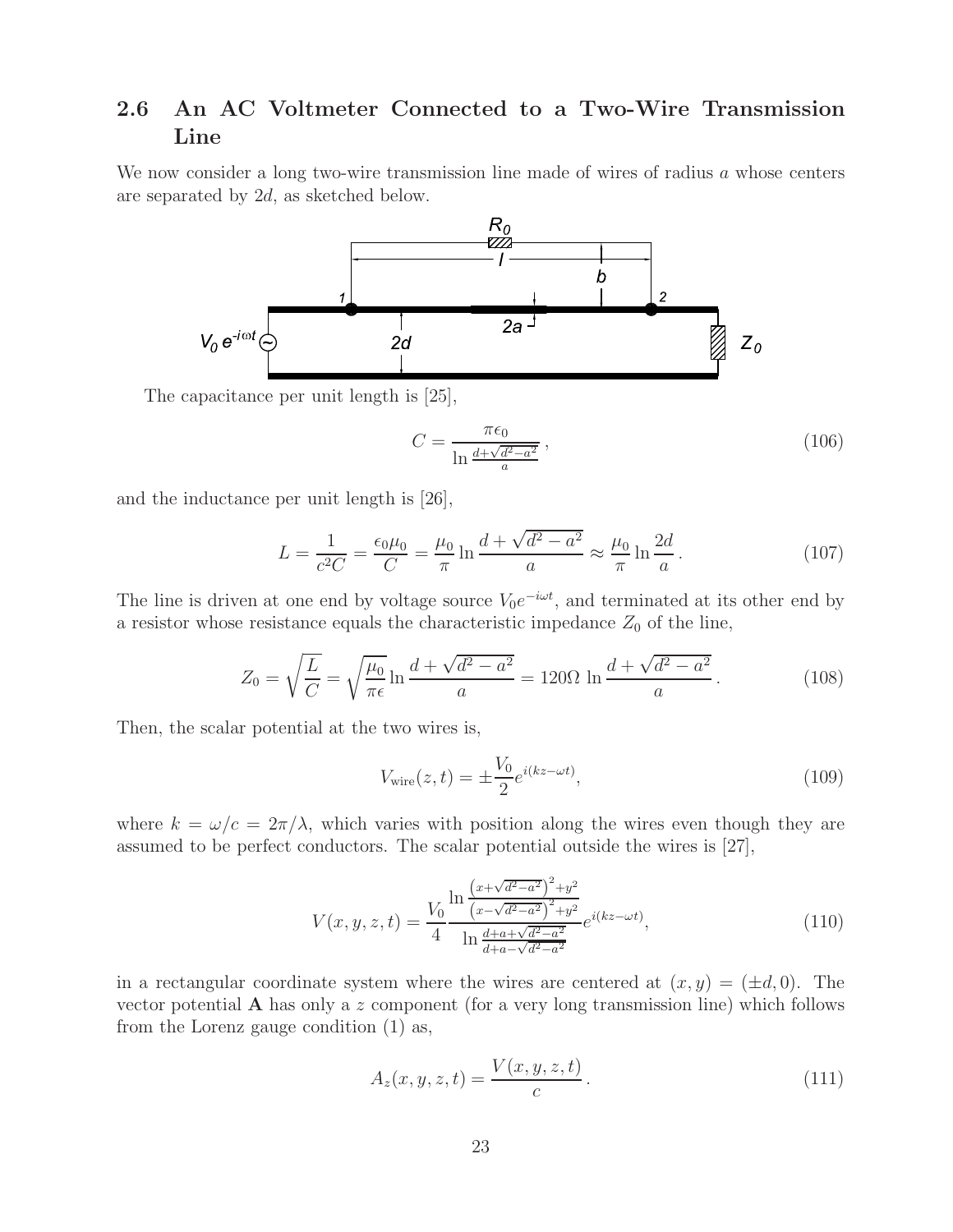Can an AC voltmeter measure differences in the scalar potential (109) when the leads are connected to points 1 and 2 on one of the wires of the transmission line that are separated by a substantial fraction of a wavelength, as shown in the figure above?

As when a voltmeter is connected to an antenna, the leads in effect become antennas that perturb the current flow in the transmission line, and cause the system to radiate. The reading of the meter will not have a well-defined relation to the scalar potential along the transmission line in the absence of the voltmeter.

*To illustrate this I ran a NEC4 simulation of a transmission line made from wires of 1 mm radius with 10 mm separation, so the characteristic impedance of the line is nominally 275* Ω*. NEC4 found the impedance to be purely real when the line was driven at 300 MHz and terminated in 260* Ω*, in which case only 2% of the input power was radiated. Then, when a voltmeter (with resistance of 1 megohm and leads of length* 2λ *each) was connected to the transmission line at points*  $\lambda/2$  *apart, the input impedance of the system jumped to* 790 + 120i Ω*, and 70% of the input power was radiated away. Furthermore, the reading on the voltmeter was* 1.8 $V_0$ *, rather than*  $V_0/2$  *as desired.* 

# **Appendix: Other Choices of the Gauge**

An interesting review of gauge conditions is given in [29]. Here, we summarize a few facts about the so-called Coulomb gauge, and we introduce a variant that we label as the staticvoltage gauge.

## **Coulomb Gauge**

The relations,

$$
\mathbf{E} = -\nabla V - \frac{\partial \mathbf{A}}{\partial t}, \quad \text{and} \quad \mathbf{B} = \nabla \times \mathbf{A}
$$
 (112)

between the electric and magnetic fields **E** and **B** and the potentials V and **A** permits various conventions (gauges) for the potentials. In the preceding sections of this note we have always used the Lorenz gauge,

$$
\nabla \cdot \mathbf{A} = -\frac{1}{c^2} \frac{\partial V}{\partial t} \qquad \text{(Lorenz)}.
$$
 (113)

In situations with steady charge and current distributions (electrostatics and magnetostatics),  $\partial V/\partial t = 0$ , so the condition (113) reduces to,

$$
\nabla \cdot \mathbf{A} = 0 \qquad \text{(Coulomb)}.
$$
 (114)

Even in time-dependent situations it is possible to define the vector potential to obey eq.  $(114)$ , which has come to be called the **Coulomb gauge** condition. Then, eq.  $(12)$  becomes Poisson's equation,

$$
\nabla^2 V = -\frac{\rho}{\epsilon_0},\tag{115}
$$

which has the formal solution,

$$
V(\mathbf{r},t) = \frac{1}{4\pi\epsilon_0} \int \frac{\rho(\mathbf{r}',t)}{R} d\text{Vol}' \qquad \text{(Coulomb)},\tag{116}
$$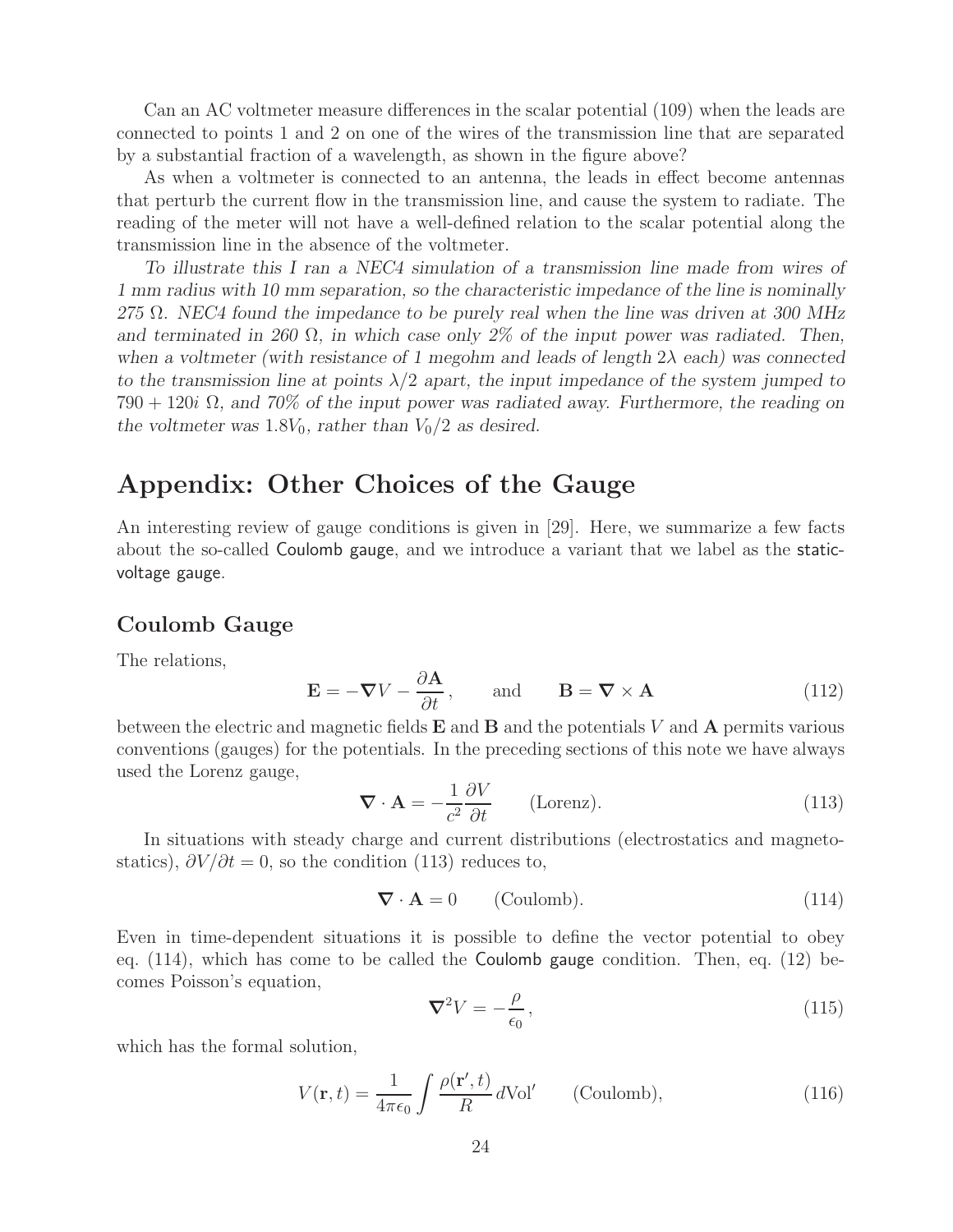where  $R = |\mathbf{r} - \mathbf{r}'|$ , in which changes in the charge distribution  $\rho$  instantaneously affect the potential V at any distance.

*It is possible to choose gauges for the electromagnetic potentials such that some of their components appear to propagate at any specified velocity* v *[30, 31, 32].*

For completeness, a formal solution for the vector potential in the Coulomb gauge is,

$$
\mathbf{A}(\mathbf{r},t) = \frac{\mu_0}{4\pi} \int \frac{\mathbf{J}_t(\mathbf{r}',t'=t-R/c)}{R} d\text{Vol}' \qquad \text{(Coulomb)},\tag{117}
$$

where the **transverse** current density is defined by,

$$
\mathbf{J}_t(\mathbf{r},t) = \frac{1}{4\pi} \nabla \times \nabla \times \int \frac{\mathbf{J}(\mathbf{r}',t)}{R} \, d\text{Vol}'.\tag{118}
$$

Unless the geometry of the problem is such that the transverse current density  $J_t$  is easy to calculate, use of the Coulomb gauge is technically messier than the use of the Lorenz gauge, in which case the potentials are given by eq. (15).

Analysis of circuits is often performed in the quasistatic approximation that effects of wave propagation and radiation can be neglected. In this case, the speed of light is taken to be infinite, so that the Lorenz gauge condition (113) is equivalent to the Coulomb gauge condition (114), and the potentials are calculated from the instantaneous values of the charge and current distributions. As a consequence, gauge conditions are seldom mentioned in "ordinary" circuit analysis.

### **The Helmholtz Decomposition and the Coulomb Gauge**

Helmholtz (1858) showed how any (well-behaved) vector field, say **E**, that vanishes at infinity obeys the mathematical identity [28],

$$
\mathbf{E}(\mathbf{r}) = -\nabla \int \frac{\nabla' \cdot \mathbf{E}(\mathbf{r}')}{4\pi R} d\text{Vol}' + \nabla \times \int \frac{\nabla' \times \mathbf{E}(\mathbf{r}')}{4\pi R} d\text{Vol}',\tag{119}
$$

where  $R = |\mathbf{r} - \mathbf{r}'|$ . Time does not appear in this identity, which indicates that the vector field **E** at some point **r** (and some time t) can be reconstructed from knowledge of its vector derivatives,  $\nabla \cdot \mathbf{E}$  and  $\nabla \times \mathbf{E}$ , over all space (at the same time t). The main historical significance of this identity was in showing that Maxwell's equations, which give prescriptions for the vector derivatives  $\nabla \cdot \mathbf{E}$  and  $\nabla \times \mathbf{E}$ , are mathematically sufficient to determine the field **E**.

The Helmholtz decomposition (119) can be rewritten as,

$$
\mathbf{E} = -\nabla V + \nabla \times \mathbf{A},\tag{120}
$$

where,

$$
V(\mathbf{r}) = \int \frac{\nabla' \cdot \mathbf{E}(\mathbf{r}')}{4\pi R} d\text{Vol}', \quad \text{and} \quad \mathbf{A} = \int \frac{\nabla' \times \mathbf{E}(\mathbf{r}')}{4\pi R} d\text{Vol}'. \quad (121)
$$

It is consistent with usual nomenclature to call V a scalar potential and **A** a vector potential. That is, Helmholtz decomposition lends itself to an interpretation of fields as related to derivatives of potentials.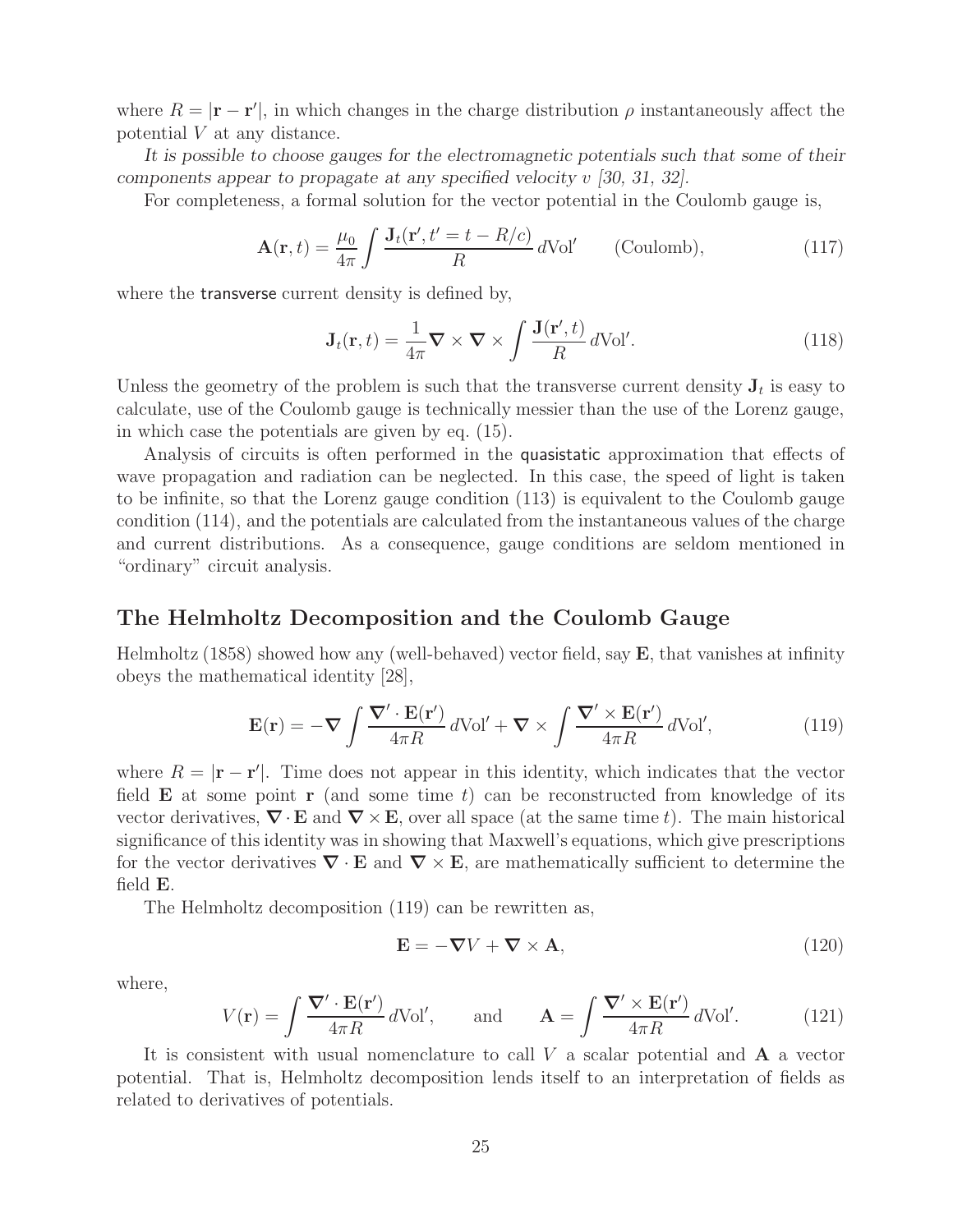Can we use the Helmholtz decomposition as a practical tool for calculating the electric field?

Not in its basic form as given in eqs. (119)-(121), because to use these forms without other input one would have to know the field **E** everywhere, so as to be able to calculate *∇*·**E** and *∇*×**E** everywhere, so that one could carry out the integrals in eq. (119) to deduce the field **E** at point **r**. However, if one already knows **E** everywhere, there is no need to carry out the Helmholtz decomposition to determine **E**.

Can we use the Helmholtz decomposition + Maxwell's equations to calculate the field **E**?

Maxwell tells us that,

$$
\nabla \cdot \mathbf{E} = \frac{\rho}{\epsilon_0}, \quad \text{and} \quad \nabla \times \mathbf{E} = -\frac{\partial \mathbf{B}}{\partial t}, \tag{122}
$$

where  $\rho$  is the electric charge density and **B** is the magnetic field.

If we insert these physics relations into eq. (121), we have,

$$
V(\mathbf{r}) = \int \frac{\rho(\mathbf{r}')}{4\pi\epsilon_0 R} d\text{Vol}',\tag{123}
$$

$$
\mathbf{A}(\mathbf{r}) = -\frac{\partial}{\partial t} \int \frac{\mathbf{B}(\mathbf{r}')}{4\pi R} d\text{Vol}'. \qquad (124)
$$

The scalar potential (123) is calculated from the instantaneous charge density, which is exactly the prescription (116) of the Coulomb gauge. That is, Helmholtz  $+$  Maxwell implies use of the Coulomb-gauge prescription for the scalar potential.

However, eq. (124) for the vector potential **A** does not appear to be that of to the usual procedures associated with the Coulomb gauge. Comparing eqs. (120)-(121) and (124), we see that we could redefine the symbol **A** to mean,

$$
\mathbf{A}(\mathbf{r}) = \nabla \times \int \frac{\mathbf{B}(\mathbf{r}')}{4\pi R} d\text{Vol}' = \int \nabla \frac{1}{R} \times \frac{\mathbf{B}(\mathbf{r}')}{4\pi} d\text{Vol}' = -\int \nabla' \frac{1}{R} \times \frac{\mathbf{B}(\mathbf{r}')}{4\pi} d\text{Vol}'
$$
\n
$$
= \int \frac{\nabla' \times \mathbf{B}(\mathbf{r}')}{4\pi R} d\text{Vol}' + \int \nabla' \times \frac{\mathbf{B}(\mathbf{r}')}{4\pi R} d\text{Vol}' = \int \frac{\nabla' \times \mathbf{B}(\mathbf{r}')}{4\pi R} d\text{Vol}' + \oint d\text{Area}' \times \frac{\mathbf{B}(\mathbf{r}')}{4\pi R}
$$
\n
$$
= \int \frac{\nabla' \times \mathbf{B}(\mathbf{r}')}{4\pi R} d\text{Vol}', \tag{125}
$$

provided **B** vanishes at infinity. Then, we have,

$$
\mathbf{E} = -\nabla V - \frac{\partial \mathbf{A}}{\partial t},\qquad(126)
$$

which is the usual way the electric field is related to a scalar potential  $V$  and a vector potential **A**. Note also that eq. (125) obeys the Coulomb gauge condition (114) that  $\nabla \cdot \mathbf{A} = 0$ .

In view of the Maxwell equation  $\nabla \cdot \mathbf{B} = 0$ , we recognize eq. (125) as the Helmholtz decomposition  $\mathbf{B} = \nabla \times \mathbf{A}$  for the magnetic field.

We can go further by invoking the Maxwell equation,

$$
\nabla \times \mathbf{B} = \mu_0 \mathbf{J} + \frac{1}{c^2} \frac{\partial \mathbf{E}}{\partial t},
$$
\n(127)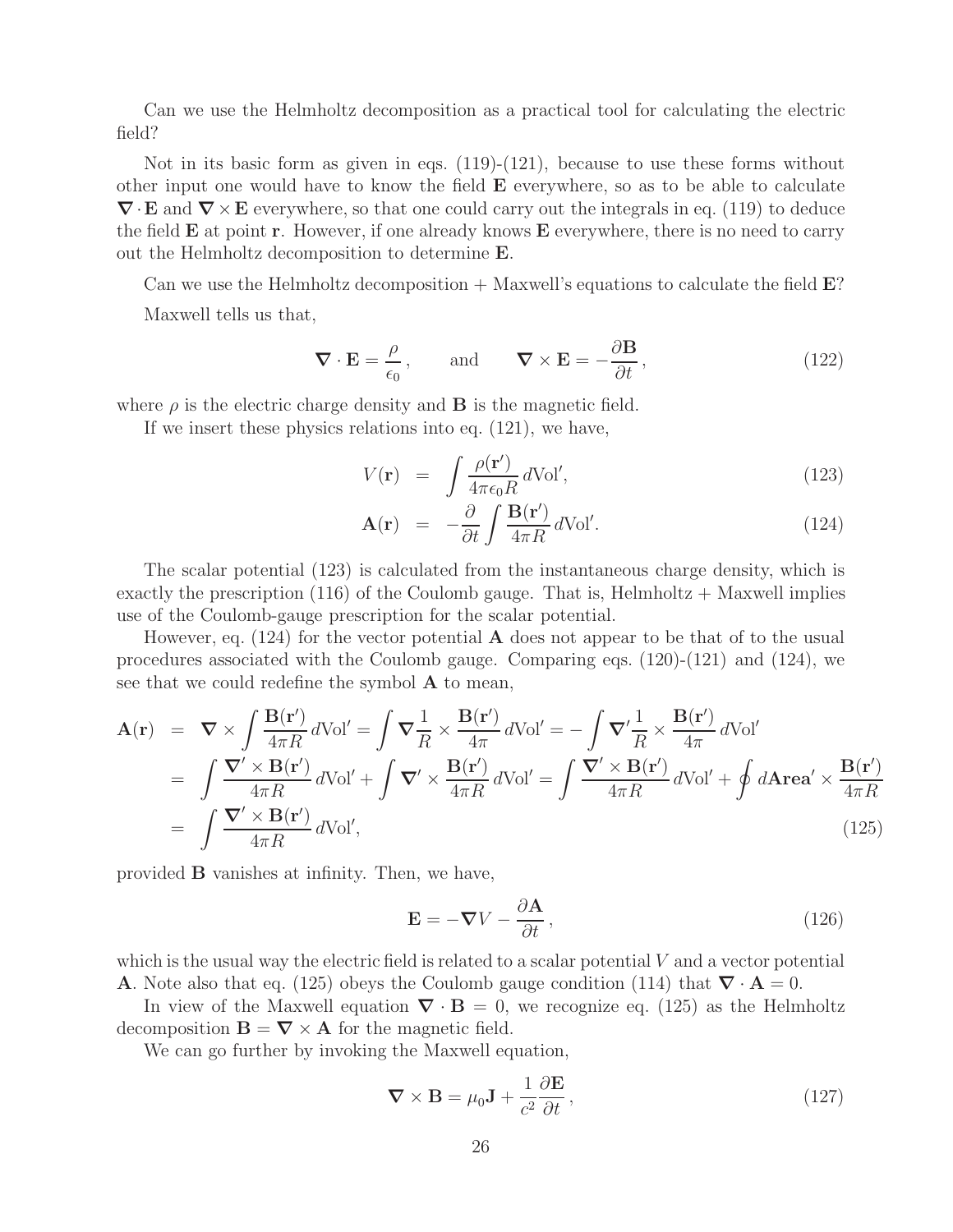where **J** is the current density vector, so that,

$$
\mathbf{A}(\mathbf{r}) = \frac{\mu_0}{4\pi} \int \frac{\mathbf{J}(\mathbf{r}')}{R} d\mathrm{Vol}' + \frac{\partial}{\partial t} \int \frac{\mathbf{E}(\mathbf{r}')}{4\pi c^2 R} d\mathrm{Vol}'. \tag{128}
$$

This is still not a useful prescription for calculation of the vector potential, because the second term of eq. (128) requires us to know  $\mathbf{E}(\mathbf{r}')/c^2$  to be able to calculate  $\mathbf{E}(\mathbf{r})$ . But,  $c^2$ is a big number, so  $\mathbf{E}/c^2$  is only a "small" correction, and perhaps can be ignored. If we do so, then,

$$
\mathbf{A}(\mathbf{r}) = \frac{\mu_0}{4\pi} \int \frac{\mathbf{J}(\mathbf{r}')}{R} d\text{Vol}',\tag{129}
$$

which is the usual instantaneous prescription for the vector potential due to steady currents. Thus, it appears that practical use of the Helmholtz decomposition + Maxwell's equations is largely limited to quasistatic situations, where eqs.  $(123)$  and  $(129)$  are sufficiently accurate.

Of course, we exclude wave propagation and radiation in this approximation. We can include radiation and wave propagation if we now invoke the usual prescription, eqs. (117)- (118), for the vector potential in the Coulomb gauge. However, this prescription does not follow very readily from the Helmholtz decomposition, which is an instantaneous calculation.

*Note that in the case of practical interest when the time dependence of the charges and currents is purely sinusoidal at angular frequency*  $\omega$ *, <i>i.e.*,  $e^{-i\omega t}$ *, the Lorenz gauge condition (1) becomes,*

$$
V = -\frac{ic}{k}\nabla \cdot \mathbf{A}.\tag{130}
$$

*In this case it suffices to calculate only the vector potential* **A***, and then deduce the scalar potential*  $V$ *, as well as the fields*  $E$  *and*  $B$ *, from*  $A$ *.* 

*However, neither the Coulomb gauge condition, ∇*·**A** = 0*, nor the Lorenz gauge condition (1) suffices, in general, for a prescription in which only the scalar potential* V *is calculated, and then* **A***,* **E** *and* **B** *are deduced from this. Recall that the Helmholtz decomposition tells us how the vector field* **A** *can be reconstructed from knowledge of both*  $\nabla \cdot$  **A** *and*  $\nabla \times$  **A***. The gauge conditions tell us only*  $\nabla \cdot \mathbf{A}$ *, and we lack a prescription for*  $\nabla \times \mathbf{A}$  *in terms of* V *.*

### **Static-Voltage Gauge**

It is also possible to (re)define the scalar potential  $V$  to have no time dependence, such that the time-varying part of the electric field is entirely due to the vector potential **A** [33].

Suppose that the charge and current densities  $\rho$  and **J** consist of time-independent terms plus terms with time dependence  $e^{-i\omega t}$ . That is,

$$
\rho = \rho_0 + \rho_\omega e^{-i\omega t}, \quad \text{and} \quad \mathbf{J} = \mathbf{J}_0 + \mathbf{J}_\omega e^{-i\omega t}.
$$
 (131)

We can choose that the scalar potential  $V = V_0 + V_\omega e^{-i\omega t}$  obeys the static relation,

$$
\nabla^2 V = -\frac{\rho_0}{\epsilon_0}, \qquad V_\omega = 0,
$$
\n(132)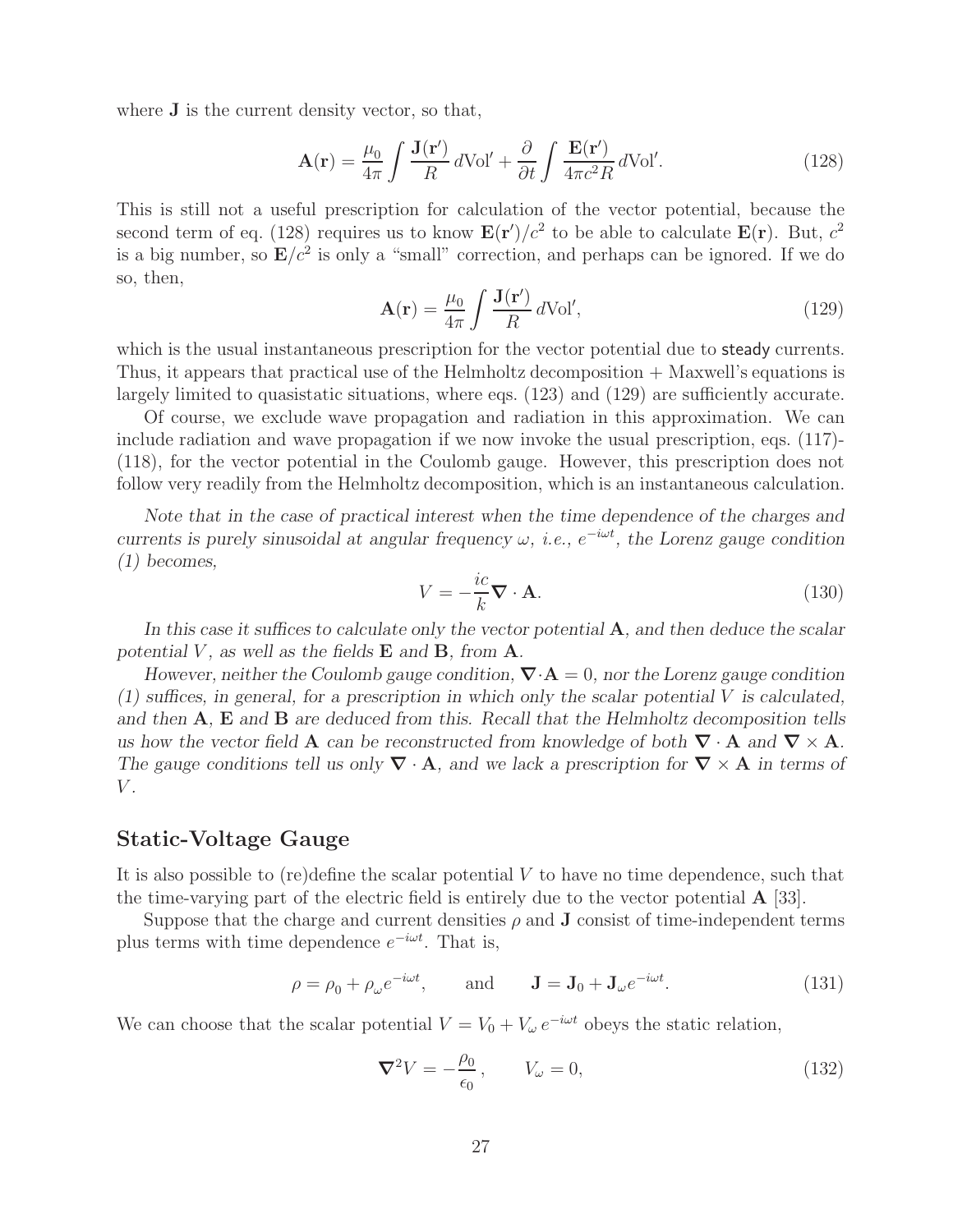provided the vector potential  $\mathbf{A} = \mathbf{A}_0 + \mathbf{A}_{\omega} e^{-i\omega t}$  obeys the gauge condition,

$$
\frac{\partial}{\partial t} \nabla \cdot \mathbf{A} = -i\omega \nabla \cdot \mathbf{A}_{\omega} e^{-i\omega t} = -\frac{\rho_{\omega} e^{-i\omega t}}{\epsilon_0},\tag{133}
$$

*i.e.*,

$$
\nabla \cdot \mathbf{A}_{\omega} = -\frac{i\rho_{\omega}}{\epsilon_0 \omega}.
$$
 (134)

We also choose that the time-independent part  $A_0$  of the vector potential satisfies the usual condition of magnetostatics,

$$
\nabla \cdot \mathbf{A}_0 = 0,\tag{135}
$$

in which case the vector potentials obeys the relations,

$$
\nabla^2 \mathbf{A}_0 = -\mu_0 \mathbf{J}_0, \quad \text{and} \quad \nabla^2 \mathbf{A}_\omega + k^2 \mathbf{A}_\omega = -\mu_0 \mathbf{J}_\omega - \frac{i \nabla \rho_\omega}{\epsilon_0 \omega}.
$$
 (136)

The formal solutions to equations (132) and (136) are,

$$
V(\mathbf{r}) = \frac{1}{4\pi\epsilon_0} \int \frac{\rho_0(\mathbf{r}')}{R} d\text{Vol}',\tag{137}
$$

$$
\mathbf{A}_0(\mathbf{r}) = \frac{\mu_0}{4\pi} \int \frac{\mathbf{J}_0(\mathbf{r}')}{R} d\text{Vol}',\tag{138}
$$

and,

$$
\mathbf{A}_{\omega}(\mathbf{r}) = \frac{\mu_0}{4\pi} \int \frac{\mathbf{J}_{\omega}(\mathbf{r}')e^{ikR}}{R} d\text{Vol}' + \frac{i}{4\pi\epsilon_0\omega} \int \frac{\nabla \rho_{\omega}(\mathbf{r}')e^{ikR}}{R} d\text{Vol}',\tag{139}
$$

where  $R = |\mathbf{r} - \mathbf{r}'|$ .

While the forms (137)-(139) are not used in practice, they show how it is possible to define the scalar potential V to be purely static, such that the time-dependent voltage  $V_{\omega}$  is always zero.

# **References**

- [1] K.T. McDonald, *Lewin's Circuit Paradox* (May 7, 2010), http://kirkmcd.princeton.edu/examples/lewin.pdf
- [2] The gauge condition (1) was first stated by L. Lorenz, *On the Identity of the Vibrations of Light with Electrical Currents*, Phil. Mag. **34**, 287 (1867), http://kirkmcd.princeton.edu/examples/EM/lorenz\_pm\_34\_287\_67.pdf Lorenz had already used retarded potentials of the form (15) in discussions of elastic waves in 1861, and Riemann had discussed them as early as 1858 [29].
- [3] J. Slepian, *Energy Flow In Electric Systems the Vi Energy-Flow Postulate*, Trans. Am. IEE **61**, 835 (1942), http://kirkmcd.princeton.edu/examples/EM/slepian\_taiee\_61\_835\_42.pdf
- [4] P. Hammond, *P.D. vs. E.M.F.*, Students Quart. J. **30**, 3 (1959), http://kirkmcd.princeton.edu/examples/EM/hammond\_sqj\_30\_3\_59.pdf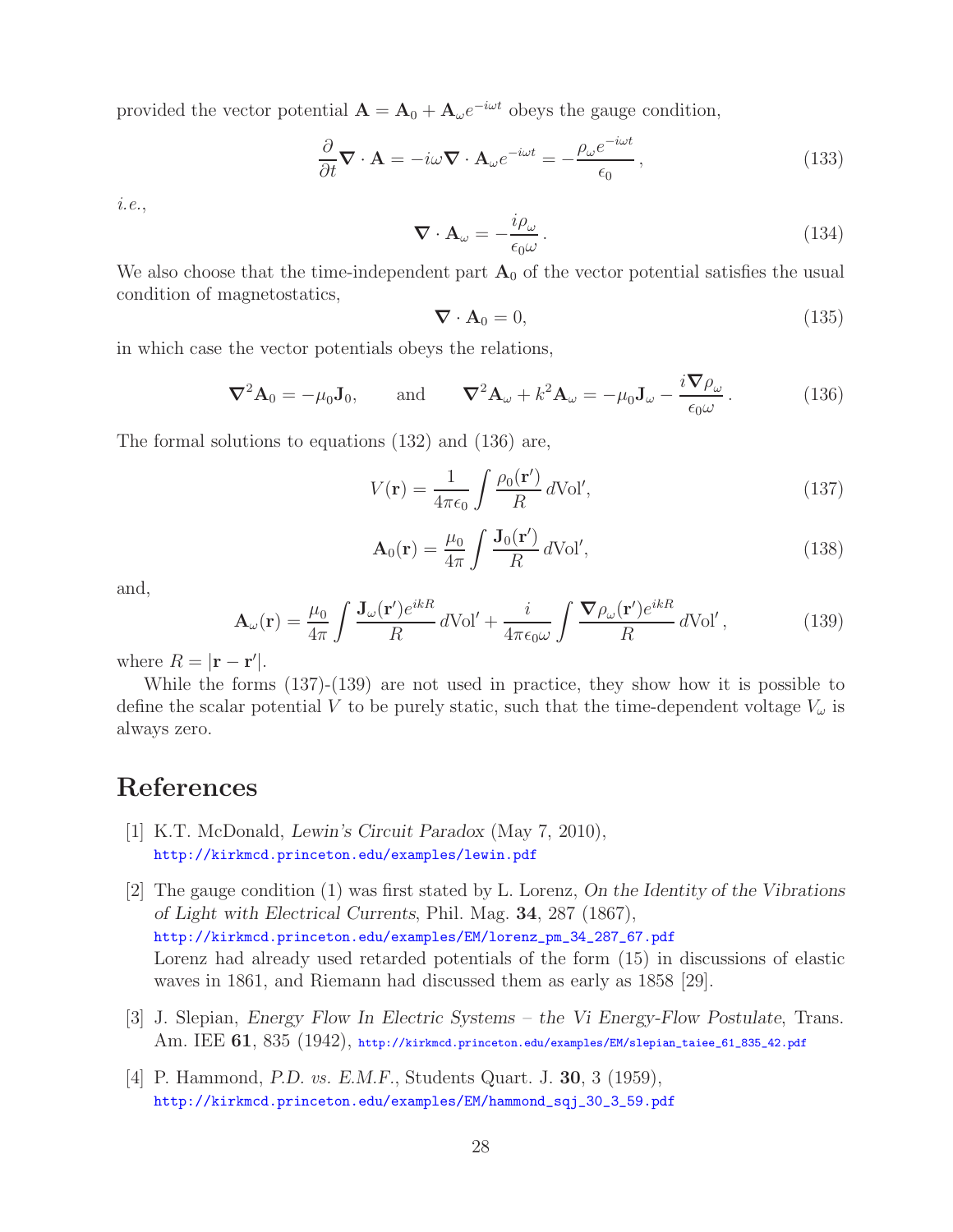- [5] J.W. Buchta, *Electromotive Force and Faraday's Law of Electromagnetic Induction*, Phys. Teacher **1**, 133 (1963), http://kirkmcd.princeton.edu/examples/EM/buchta\_pt\_1\_133\_63.pdf
- [6] M. Philips, *Electromotive Force and the Law of Induction*, Phys. Teacher **1**, 155 (1963), http://kirkmcd.princeton.edu/examples/EM/philips\_pt\_1\_155\_63.pdf
- [7] D.R. Moorcroft, *Faraday's Law Demonstration of a Teaser*, Am. J. Phys. **37**, 221 (1969), http://kirkmcd.princeton.edu/examples/EM/moorcroft\_ajp\_37\_221\_69.pdf
- [8] D.R. Moorcroft, *Faraday's Law, Potential and Voltage Demonstration of a Teaser*, Am. J. Phys. **38**, 376 (1970), http://kirkmcd.princeton.edu/examples/EM/moorcroft\_ajp\_38\_376.pdf
- [9] W. Klein, *Discovering Induction*, Am. J. Phys. **49**, 603 (1981), http://kirkmcd.princeton.edu/examples/EM/klein\_ajp\_49\_603\_81.pdf
- [10] F. Reif, *Generalized Ohm's law, potential difference, and voltage measurements*, Am. J. Phys. **50**, 1048 (1982), http://kirkmcd.princeton.edu/examples/EM/reif\_ajp\_50\_1048\_82.pdf
- [11] R.H. Romer, *What do voltmeters measure?: Faraday's law in a multiply connected region*, Am. J. Phys. **50**, 1090 (1982), http://kirkmcd.princeton.edu/examples/EM/romer\_ajp\_50\_1090\_82.pdf
- [12] P.C. Peters, *The role of induced emf's in simple circuits*, Am. J. Phys. **52**, 208 (1983), http://kirkmcd.princeton.edu/examples/EM/peters\_ajp\_52\_208\_83.pdf
- [13] J. Roche, *Explaining electromagnetic induction: a critical re-examination*, Phys. Ed. **22**, 91 (1987), http://kirkmcd.princeton.edu/examples/EM/roche\_pe\_22\_91\_87.pdf
- [14] E. Lanzara and R. Zangara, *Potential difference measurements in the presence of a varying magnetic field*, Phys. Ed. **30**, 85 (1995), http://kirkmcd.princeton.edu/examples/EM/lanzara\_pe\_30\_85\_95.pdf
- [15] D. Goldberg and O. Zik, *Topologically dependent voltage measurement*, Phys. Ed. **26**,  $256$  (1991), http://kirkmcd.princeton.edu/examples/EM/goldberg\_pe\_26\_256\_91.pdf
- [16] The International Electrotechnical Commission; definition of "voltage": http://www.electropedia.org/iev/iev.nsf/display?openform&ievref=121-11-27
- [17] D. Roller, *Misuse of the Names of Physical Units*, Am. J. Phys. **14**, 340 (1946), http://kirkmcd.princeton.edu/examples/EM/roller\_ajp\_14\_340\_46.pdf
- [18] K.T. McDonald, *The Hooper-Monstein Paradox* (May 3, 2021), http://kirkmcd.princeton.edu/examples/monstein.pdf
- [19] R.M. Fano, L.J. Chu and R.B. Adler, *Electromagnetic Fields, Energy, and Forces* (Wiley, New York, 1960), http://kirkmcd.princeton.edu/examples/EM/fano\_sec6.10.pdf
- [20] See, for example, K.T. McDonald, *Radiation from an AC Voltage Source* (Jan 9, 2005), http://kirkmcd.princeton.edu/examples/acsource.pdf